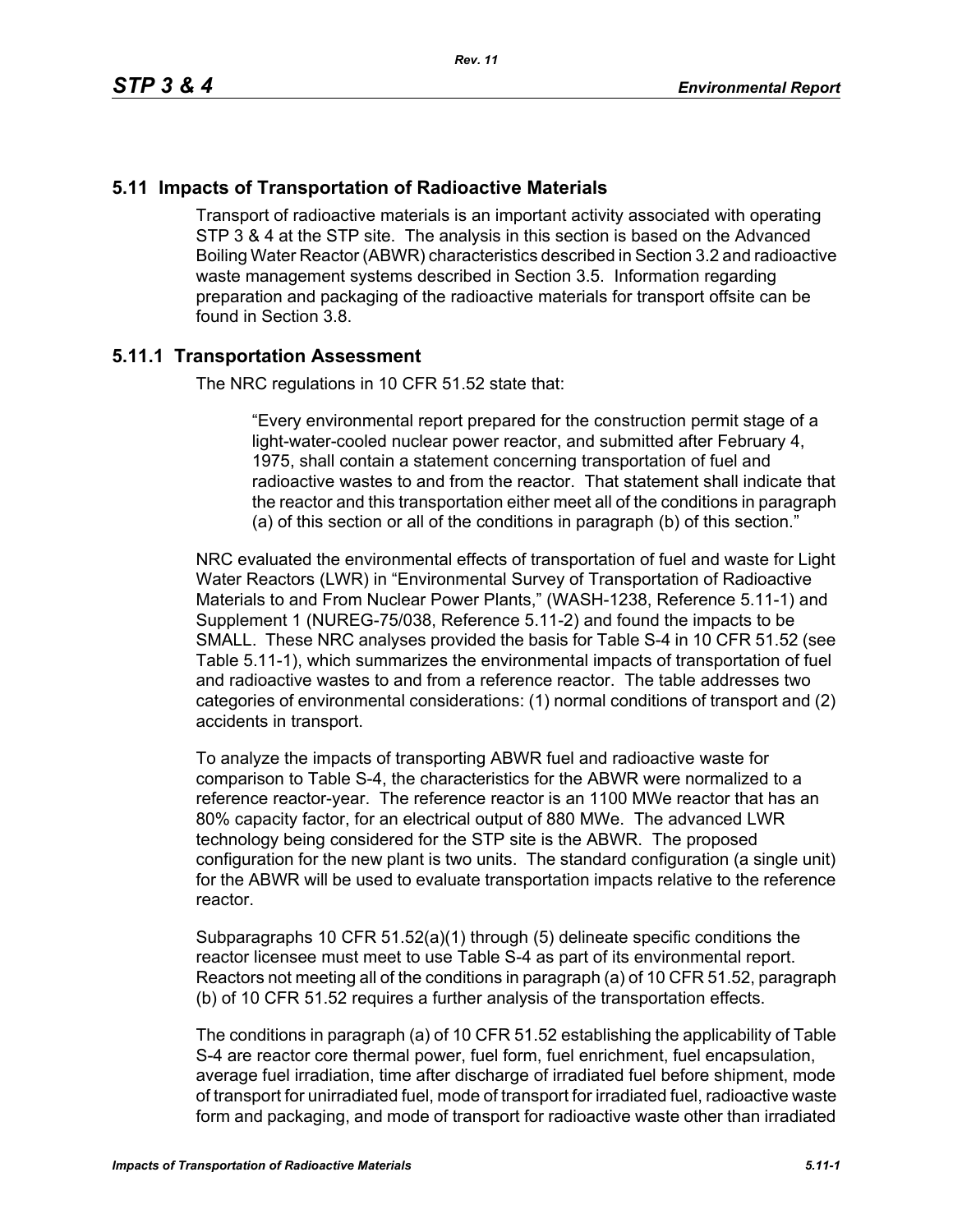fuel. The following subsections describe the characteristics of the ABWR relative to the conditions of 10 CFR 51.52 for use of Table S-4.

# **5.11.1.1 Reactor Core Thermal Power**

Subparagraph 10 CFR 51.52(a)(1) requires that the reactor have a core thermal power level not exceeding 3800 megawatts. The reference ABWR has a thermal power rating of 3926 MWt (Reference 5.11-3) and exceeds this condition.

The core power level was established as a condition because, for the LWRs being licensed when Table S-4 was promulgated, higher power levels typically indicated the need for more fuel and therefore more fuel shipments than were evaluated for Table S-4. This is not the case for the new LWR designs due to the higher unit capacity and higher burnup for these reactors. The annual fuel reloading for the reference reactor analyzed in WASH-1238 was 30 metric tons of uranium (MTU). The annual fuel loading for the ABWR is approximately 42 MTU. When normalized to equivalent electric output, the annual fuel requirement for the ABWR is approximately 29 MTU, roughly equal to that of the reference LWR.

# **5.11.1.2 Fuel Form**

Subparagraph 10 CFR 51.52(a)(2) requires that the reactor fuel be in the form of sintered uranium dioxide (UO2) pellets. The reference ABWR uses a sintered UO2 pellet fuel form (Reference 5.11-3) and meets this condition.

# **5.11.1.3 Fuel Enrichment**

Subparagraph 10 CFR 51.52(a)(2) requires that the reactor fuel have a U-235 enrichment not exceeding four percent by weight. For the ABWR, the enrichment of the initial core averages approximately 2.2% (Reference 5.11-3) and the average for reloads is approximately 3.2%. The ABWR fuel meets the four percent U-235 condition.

# **5.11.1.4 Fuel Encapsulation**

Subparagraph 10 CFR 51.52(a)(2) requires that the reactor fuel pellets be encapsulated in Zircaloy rods. The ABWR fuel uses Zircaloy-2 cladding (Reference 5.11-3) and meets this condition.

# **5.11.1.5 Average Fuel Irradiation**

Subparagraph 10 CFR  $51.52(a)(3)$  requires that the average burnup not exceed 33,000 MW-days per MTU. The average burnup is 32,300 MW-days per MTU for the ABWR, which meets this condition.

# **5.11.1.6 Time after Discharge of Irradiated Fuel before Shipment**

Subparagraph 10 CFR 51.52(a)(3) requires that no irradiated fuel assembly be shipped until at least 90 days after it is discharged from the reactor. The WASH-1238 analysis for Table S-4 assumes 150 days of decay time before shipment of any irradiated fuel assemblies. NUREG/CR-6703 (Reference 5.11-4), which updated this analysis to extend Table S-4 to burnups of up to 62,000 MW-days per MTU, assumes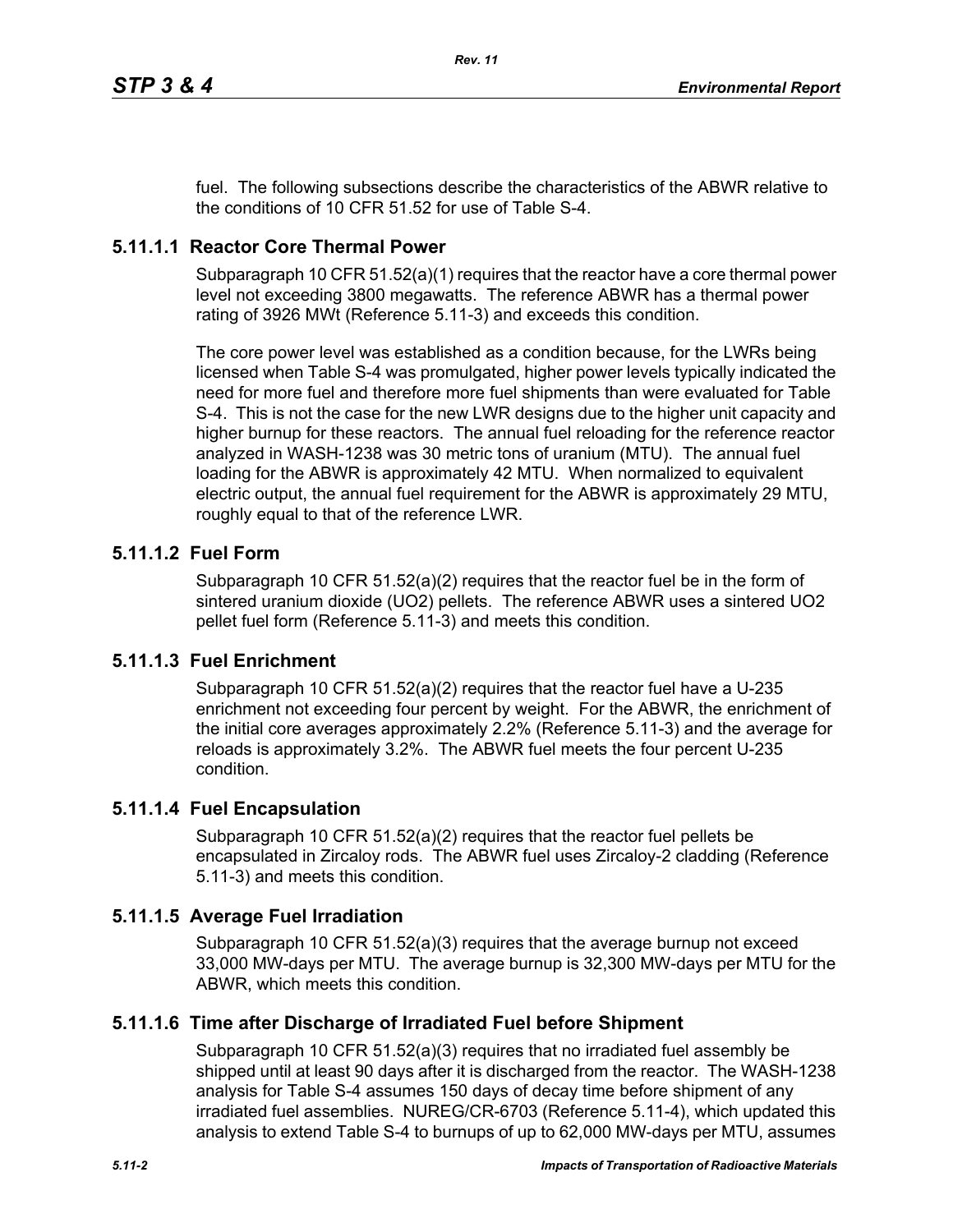a minimum of five years between removal from the reactor and shipment. Five years is the minimum decay time expected before shipment of irradiated fuel assemblies. The U.S. Department of Energy's (DOE's) contract for acceptance of spent fuel, as set forth in 10 CFR 961, Appendix E, requires a five-year minimum cooling time. In addition, NRC specifies five years as the minimum cooling period when it issues certificates of compliance for casks used for shipment of power reactor fuel (Reference 5.11-5). As described in Section 3.5, the ABWR units will have storage capacity exceeding that needed to accommodate five-year cooling of irradiated fuel prior to transport off site. The ABWR meets the minimum 90-day storage condition.

# **5.11.1.7 Radioactive Waste Form and Packaging**

Subparagraph 10 CFR 51.52(a)(4) requires that, with the exception of spent fuel, radioactive waste shipped from the reactor be packaged and in a solid form. As described in Subsection 3.5.4, STPNOC will process to a solid form, if required, and package the radioactive waste generated by the ABWR. STPNOC will comply with NRC (10 CFR 71) and DOT (49 CFR 173 and 178) packaging and transportation regulations for the shipment of radioactive material. Therefore, the ABWR meets this condition.

# **5.11.1.8 Transportation of Unirradiated Fuel**

Subparagraph 10 CFR 51.52(a)(5) requires that unirradiated fuel be shipped to the reactor site by truck. Fuel is currently transported to STP 1 & 2 by truck. STPNOC will receive fuel via truck shipments for STP 3 & 4.

Table S-4 includes a condition that the truck shipments not exceed 73,000 pounds as governed by federal or state gross vehicle weight restrictions. The fuel shipments to the STP site will comply with federal and state weight restrictions. Therefore, the ABWR meets this condition.

# **5.11.1.9 Transportation of Irradiated Fuel**

Subparagraph 10 CFR 51.52(a)(5) allows for truck, rail, or barge transport of irradiated fuel. DOE is responsible for spent fuel transportation from reactor sites to the repository and will make the decision on transport mode as specified in 10 CFR 961. For the impacts analysis described in Subsection 5.11.2, STP assumed that all spent fuel shipments will be made using legal weight trucks, which is a conservative assumption for this analysis. Therefore, the ABWR meets this condition.

# **5.11.1.10 Transportation of Radioactive Waste other than Irradiated Fuel**

Subparagraph 10 CFR 51.52(a)(5) requires that the mode of transport of radioactive waste other than irradiated fuel be either truck or rail. STPNOC will ship this radioactive waste from the ABWR units by truck.

Radioactive waste shipments are subject to a weight limitation of 73,000 pounds per truck. Radioactive waste from the ABWR will comply with federal or state weight restrictions. Therefore, the ABWR meets this condition.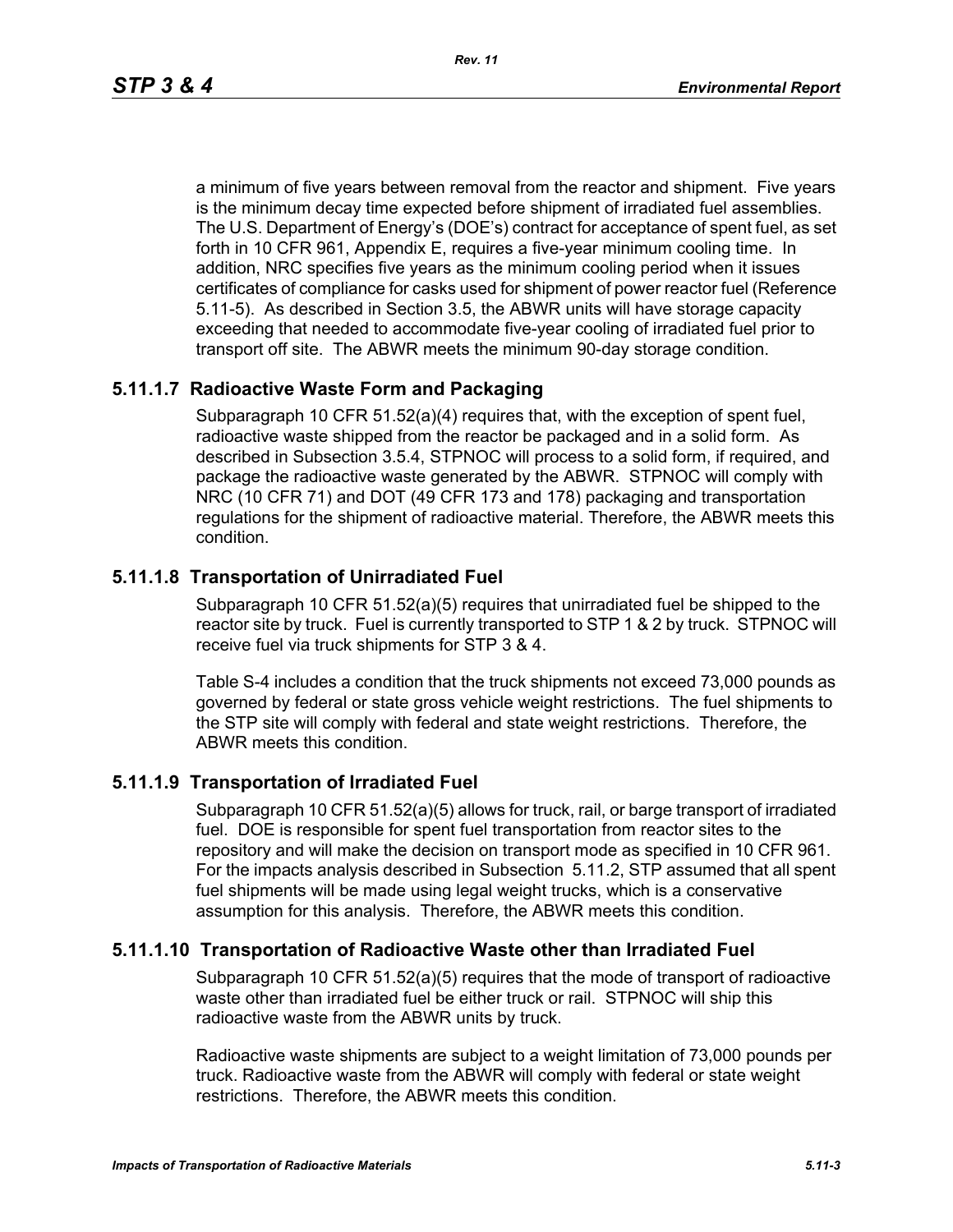# **5.11.1.11 Number of Truck Shipments**

Table S-4 limits traffic density to less than one truck shipment per day or three rail cars per month. STP has estimated the number of truck shipments that will be required assuming that all radioactive materials (fuel and waste) are received at the site or transported offsite via truck.

Table 5.11-2 summarizes the number of truck shipments of unirradiated fuel. The table also normalizes the number of shipments to the electrical output for the reference reactor analyzed in WASH-1238. When normalized for electrical output, the number of truck shipments of unirradiated fuel for the ABWR is approximately equal to the number of truck shipments estimated for the reference LWR.

For the ABWR, the initial core load is approximately 151 MTU per unit and the annual reload requirements are estimated at approximately 42 MTU per year per unit. This equates to about 872 fuel assemblies in the initial core (assuming 0.17388 MTU per fuel assembly) and 244 fuel assemblies per year for refueling. The fuel assemblies would be packaged two per container. Truck shipments would be able to accommodate 14 containers for a total of 28 fuel assemblies per shipment. The capacity of a truck shipment would be the same for the initial core and the reloads.

The numbers of spent fuel shipments were estimated as follows. For the reference LWR analyzed in WASH-1238, NRC assumed that 60 shipments per year will be made, each carrying 0.5 MTU of spent fuel. This amount is equivalent to the annual refueling requirement of 30 MTU per year for the reference LWR. For this transportation analysis, STP assumed that it would also ship spent fuel from the ABWR at a rate equal to the annual refueling requirement. The shipping cask capacities used to calculate annual spent fuel shipments were assumed to be the same as those for the reference LWR (0.5 MTU per legal weight truck shipment). This results in 85 shipments per year for one ABWR. After normalizing for electrical output, the number of spent fuel shipments is 59 per year for the ABWR. The normalized spent fuel shipments for the ABWR would be approximately the same as the reference reactor that was the basis for Table S-4.

Table 5.11-3 presents estimates of annual waste volumes and numbers of truck shipments. The values are normalized to the reference LWR analyzed in WASH-1238. The normalized annual waste volumes and waste shipments for the ABWR will be less than the reference reactor that was the basis for Table S-4.

The normalized total numbers of truck shipments of fuel and radioactive waste to and from the reactor are estimated at 96 per year for the ABWR. These radioactive material transportation estimates are well below the one truck shipment per day condition given in 10 CFR 51.52, Table S-4. Doubling the estimated number of truck shipments to account for empty return shipments still results in number of shipments well below the one-shipment-per-day condition. Therefore, the ABWR meets this condition.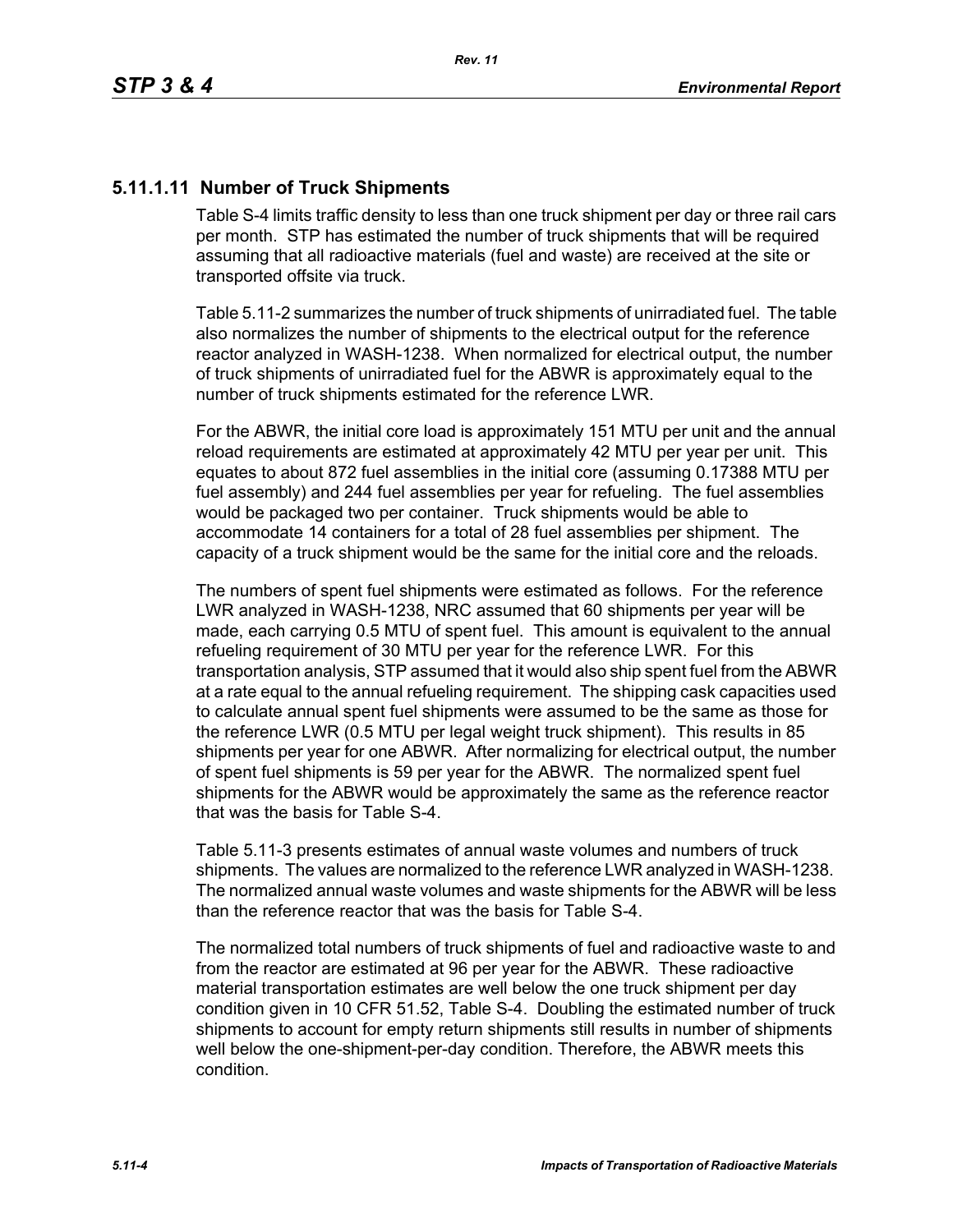# **5.11.1.12 Summary**

Table 5.11-4 summarizes the reference conditions in paragraph (a) of 10 CFR 51.52 for use in Table S-4, and the values for the ABWR. The ABWR does not meet the condition for rated thermal power. Therefore, Subsection 5.11.2 and Section 7.4 present additional analyses of fuel transportation effects for normal conditions and accidents, respectively. Transportation of radioactive waste is consistent with the conditions assumed in References 5.11-1 and 5.11-2 and no further analysis is required.

# **5.11.2 Incident-Free Transportation Impacts Analysis**

Environmental impacts of incident-free transportation of fuel are discussed in this section. Transportation accidents are discussed in Section 7.4.

NRC analyzed the transportation of radioactive materials in its assessments of environmental impacts for the proposed/approved ESP sites at North Anna, Clinton, and Grand Gulf (Reference 5.11-6, 5.11-7, and 5.11-8). The NRC analyses were reviewed for guidance in assessing transportation impacts for the ABWR units at the STP site.

# **5.11.2.1 Transportation of Unirradiated Fuel**

Table S-4 of 10 CFR 51.52 includes conditions related to radiological doses to transport workers and members of the public along transport routes. These doses, based on calculations in WASH-1238, are a function of the radiation dose rate emitted from the unirradiated fuel shipments, the number of exposed individuals and their locations relative to the shipment, the time of transit (including travel and stop times), and the number of shipments to which the individuals are exposed. In its assessments of environmental impacts for proposed ESP sites, NRC calculated the radiological dose impacts of unirradiated fuel transportation using the RADTRAN 5 computer code. The RADTRAN 5 calculations estimated worker and public doses associated with annual shipments of unirradiated fuel.

One of the key assumptions in WASH-1238 for the reference LWR unirradiated fuel shipments is that the radiation dose rate at one meter from the transport vehicle is about 0.1 millirem per hour. This assumption was also used by NRC to analyze advanced LWR unirradiated fuel shipments for the proposed ESP sites. This assumption is reasonable for all of the advanced LWR types because the fuel materials will all be low-dose-rate uranium radionuclides and will be packaged similarly (inside a metal container that provides little radiation shielding). The per-shipment dose estimates are "generic" (i.e., independent of reactor technology) because they were calculated based on an assumed external radiation dose rate rather than the specific characteristics of the fuel or packaging. Thus, the results can be used to evaluate the impacts for any of the advanced LWR designs. Other input parameters used in the NRC radiation dose analysis for advanced LWR unirradiated fuel shipments are summarized in Table 5.11-5. The results for this "generic" fresh fuel shipment based on the RADTRAN 5 analyses are as follows: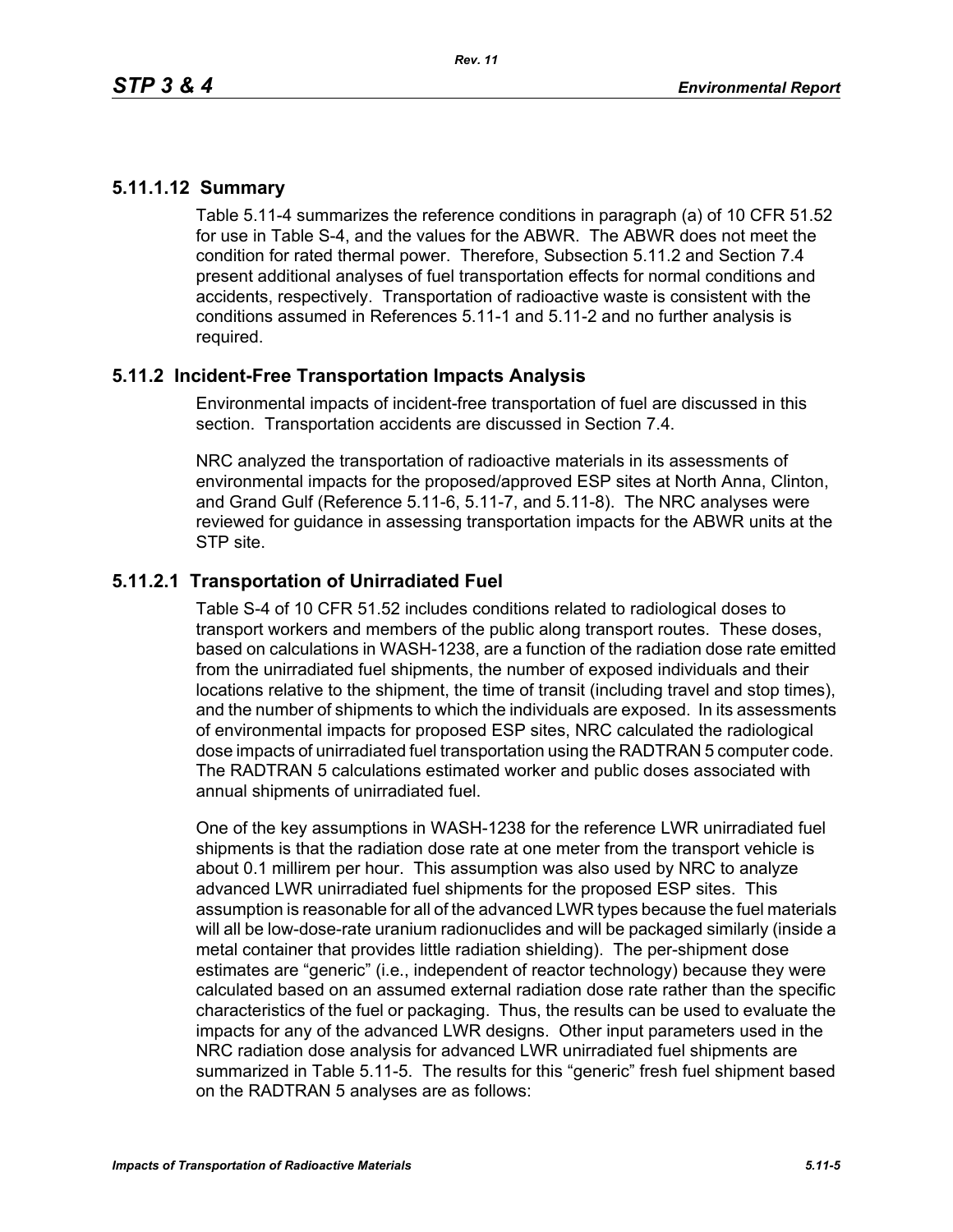| <b>Population Component</b>                                              | <b>Dose</b>                          |
|--------------------------------------------------------------------------|--------------------------------------|
| <b>Transport workers</b>                                                 | 0.00171 person-rem/shipment          |
| General public (Onlookers – persons at stops<br>and sharing the highway) | 0.00665 person-rem/shipment          |
| General public (Along Route – persons living<br>near a highway)          | 1.61 x $10^{-4}$ person-rem/shipment |

From a review of the NRC analysis, it was concluded that these unit dose values could be used to estimate the impacts of transporting unirradiated fuel to an ABWR at the STP site. Based on the parameters used in the analysis, these per-shipment doses are expected to conservatively estimate the impacts for fuel shipments to a site in the STP region of interest. For example, the average shipping distance of 2000 miles used in the NRC analyses is likely to exceed the shipping distance for fuel deliveries to the STP site. The fuel shipments are expected to originate at a fabrication facility located in Columbia, South Carolina and travel less than 1200 miles to the STP site.

The unit dose values were combined with the average annual shipments of unirradiated fuel to calculate annual doses to the public and workers that can be compared to Table S-4 conditions. The numbers of unirradiated fuel shipments were normalized to the reference reactor analyzed in WASH-1238. The numbers of shipments per year were obtained from Table 5.11-2. The results are presented in Table 5.11-6. As shown, the calculated radiation doses for transporting unirradiated fuel to the STP site are a small fraction of the Table S-4 conditions that apply to all radioactive materials transportation.

Although radiation may cause cancers at high doses and high dose rates, currently there are no data that unequivocally establish the occurrence of cancer following exposures to low doses, below about 10 rem. However, radiation protection experts conservatively assume that any amount of radiation may pose some risk of causing cancer or a severe hereditary effect and that the risk is higher for higher radiation exposures. Therefore, a linear, no-threshold dose response relationship is used to describe the relationship between radiation dose and detriments such as cancer induction. Simply stated, any increase in dose, no matter how small, results in an incremental increase in health risk. This theory is accepted by the NRC as a conservative model for estimating health risks from radiation exposure, recognizing that the model may overestimate those risks. A recent review by the National Academy of Sciences Committee to Assess Health Risks from Exposure to Low Levels of Ionizing Radiation supports the linear no-threshold model (Reference 5.11-9).

Based on this model, the risk to the public from radiation exposure is estimated using the nominal probability coefficient for total detriment (730 fatal cancers, nonfatal cancers, and severe hereditary effects per million person-rem) from International Commission on Radiation Protection Publication 60 (Reference 5.11-10). All the public collective doses presented in Table 5.11-6 are less than 0.1 person-rem per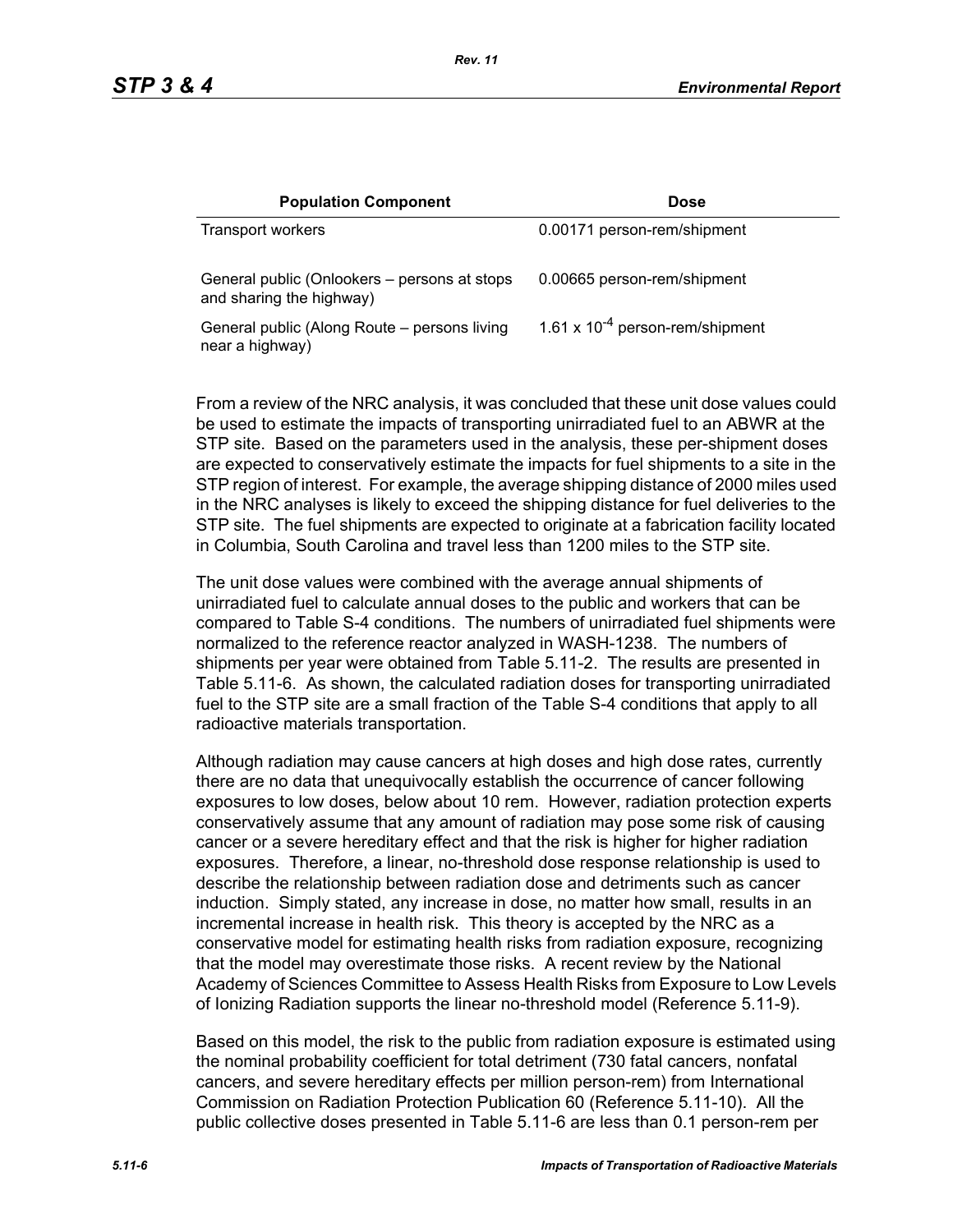year. Therefore, the total detriment estimates associated with these doses will all be less than  $1 \times 10-4$  fatal cancers, nonfatal cancers, and severe hereditary effects per year. These risks are very small compared to the fatal cancers, nonfatal cancers, and severe hereditary effects that the same population will incur annually from exposure to natural sources of radiation.

### **5.11.2.2 Transportation of Spent Fuel**

This section provides the environmental impacts of transporting spent fuel from the STP site to a spent fuel disposal facility, using Yucca Mountain, Nevada as a possible location for a geologic repository. The impacts of the transportation of spent fuel to a potential repository in Nevada provides a reasonable bounding estimate of the transportation impacts to a monitored retrievable storage facility because of the distances involved and the representative exposure of members of the public in urban, suburban, and rural areas (Reference 5.11-6, 5.11-7, and 5.11-8).

Incident-free transportation refers to transportation activities in which the shipments reach their destination without releasing any of their radioactive cargo to the environment. Impacts from these shipments will be from the low levels of radiation that penetrate the heavily shielded spent fuel shipping cask. Radiation doses will occur to (1) persons residing along the transportation corridors between the STP site and the proposed repository, (2) persons in vehicles passing a spent-fuel shipment, (3) persons at vehicle stops for refueling, rest, and vehicle inspections, and (4) transportation crew workers.

This analysis is based on shipment of spent fuel by legal-weight trucks in casks with characteristics similar to casks currently available (i.e., massive, heavily shielded, cylindrical metal pressure vessels). Each shipment is assumed to consist of a single shipping cask loaded on a modified trailer. These assumptions are consistent with assumptions made in evaluating the environmental impacts of spent fuel transportation in Addendum 1 to NUREG-1437 (Reference 5.11-5). As discussed in NUREG-1437, these assumptions are conservative because the alternative assumptions involve rail transportation or heavy-haul trucks, which will reduce the overall number of spent fuel shipments.

The environmental impacts of spent fuel transportation were estimated using the RADTRAN 5 computer code (Reference 5.11-11). This analysis assumed the spent fuel will be transported by legal weight trucks to the potential Yucca Mountain repository over designated highway route-controlled quantity (HRCQ) routes. The route used for this analysis of the STP site is similar to the STP-Yucca Mountain legal weight truck route evaluated in the Yucca Mountain EIS (Reference 5.11-12). The STP-Yucca Mountain route analyzed in the Yucca Mountain EIS traveled a total of 1,871 miles (3,010 km) (Reference 5.11-12, Table J-10). STP evaluated a route that was consistent with HRCQ requirements but which traveled a total of 1,838 miles (2,957 km).

Although shipping casks have not been designed for the advanced LWR fuels, the advanced LWR fuel designs will most likely not be significantly different from existing LWR designs. Current shipping cask designs were used for analysis.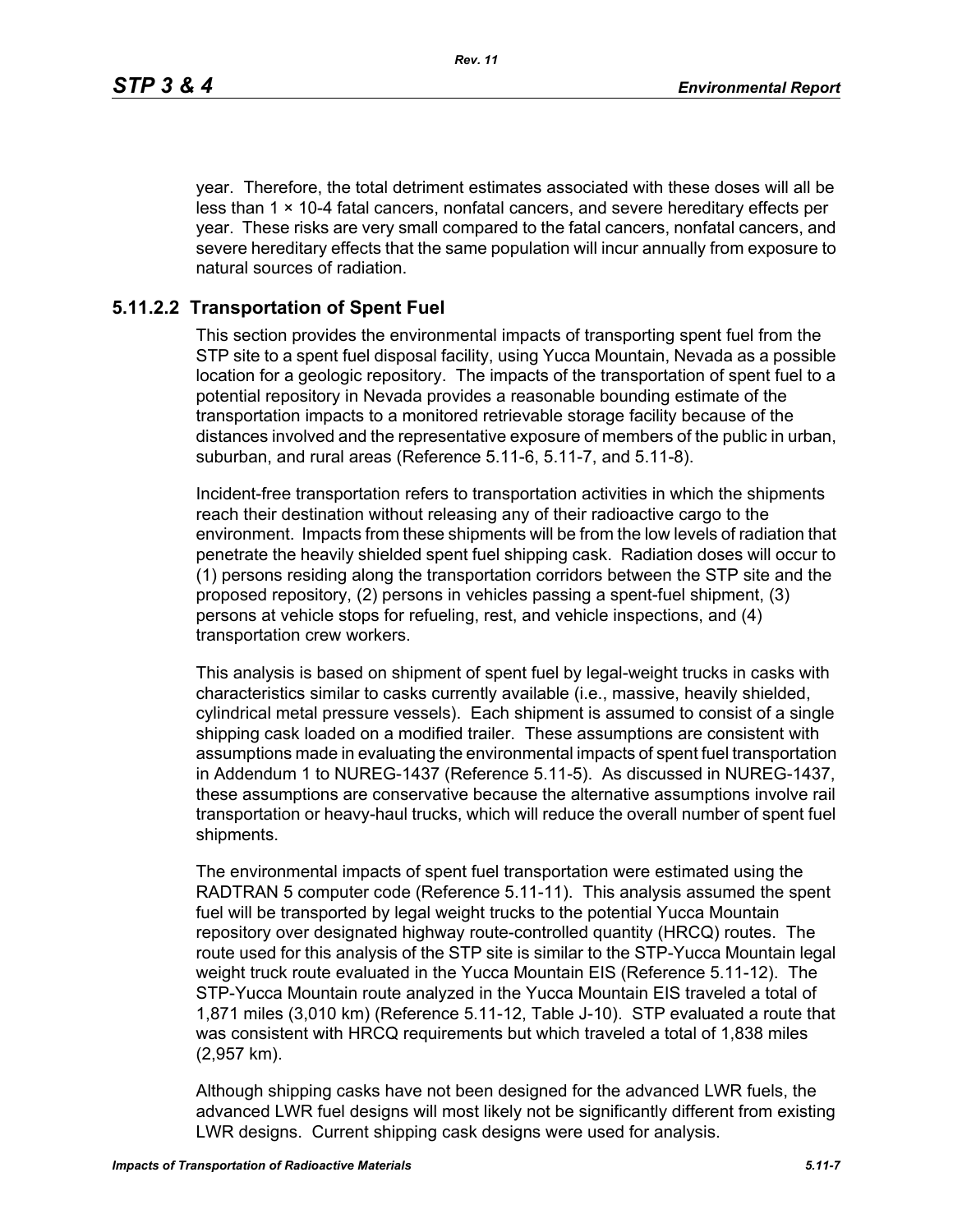Radiation doses are a function of many parameters, including vehicle speed, traffic count, dose rate at one meter from the vehicle, packaging dimensions, number in the truck crew, stop time, and population density at stops. The values of the key variables used in this analysis are presented in Table 5.11-7. Most of the variables are extracted from the literature and are considered to be standard values used in many RADTRAN applications, including environmental impact statements and regulatory analyses.

The transportation route selected for a shipment determines the total potentially exposed population and the expected frequency of transportation-related accidents. For truck transportation, the route characteristics most important to the risk assessment include the total shipping distance between each origin-destination pair of sites and the population density along the route.

Representative shipment routes for the proposed STP site and alternative sites were identified using the TRAGIS (Version 1.5.4) routing model (Reference 5.11-13). The highway data network in TRAGIS is a computerized road atlas that includes a complete description of the interstate highway system and of all U.S. highways. The TRAGIS database version used was Highway Data Network 4.0. The population densities along a route are derived from 2000 census data from the U.S. Bureau of the Census. This transportation route information is summarized in Table 5.11-8.

Based on the transportation route information shown in Table 5.11-8, the impacts of spent fuel shipments originating at the STP site are expected to be similar to the impacts for the alternative sites (Limestone, Malakoff, Parish). The impacts of transportation of spent fuel from a greenfield site (assumed to be Allen's Creek) located in the STP region of interest will also be similar to the transportation impacts for the STP site.

| <b>Population Dose (person-rem per shipment)</b> |                          |                                      |                                        |  |  |
|--------------------------------------------------|--------------------------|--------------------------------------|----------------------------------------|--|--|
| <b>Site</b>                                      | <b>Transport workers</b> | <b>General public</b><br>(Onlookers) | <b>General Public</b><br>(Along Route) |  |  |
| <b>STP</b>                                       | 0.0388                   | 0.269                                | $5.45 \times 10^{-3}$                  |  |  |
| Allens Creek                                     | 0.0378                   | 0.237                                | $5.36 \times 10^{-3}$                  |  |  |
| Limestone                                        | 0.0376                   | 0.236                                | $4.50 \times 10^{-3}$                  |  |  |
| Malakoff                                         | 0.0370                   | 0.236                                | $4.43 \times 10^{-3}$                  |  |  |
| Parish                                           | 0.0385                   | 0.237                                | $5.74 \times 10^{-3}$                  |  |  |

The radiation dose estimates to the transport workers and the public for spent fuel shipments from the STP site and alternative sites are as follows:

These per-shipment dose estimates are independent of reactor technology because they were calculated based on an assumed external radiation dose rate emitted from the cask, which was fixed at the regulatory maximum of 10 millirem per hour at two meters. For the purpose of this analysis, the transportation crew consists of two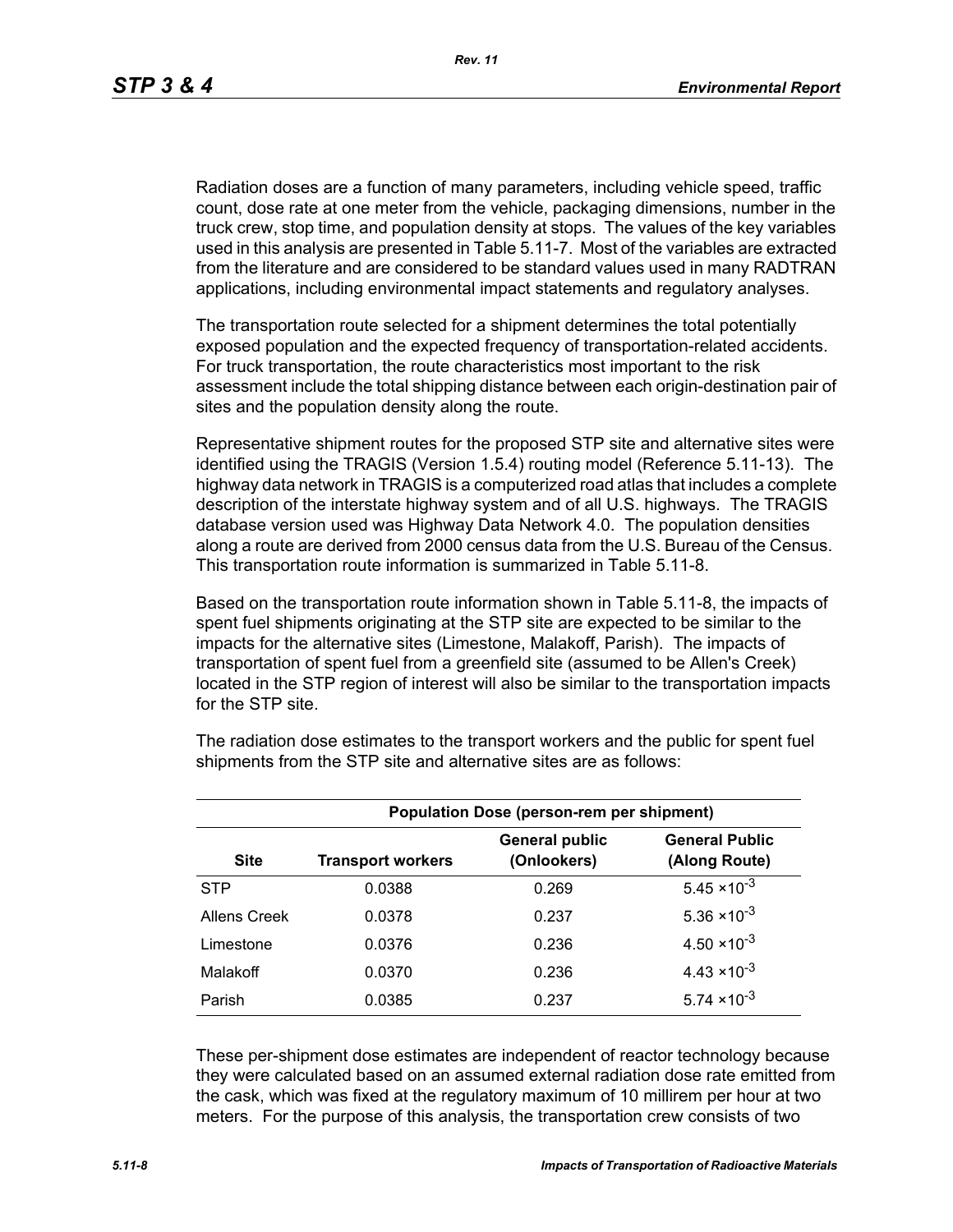drivers. Stop times were assumed to accrue at the rate of 30 minutes per 4-hour driving time. TRAGIS output was used to determine the number of stops.

The numbers of spent fuel shipments for the transportation impacts analysis were derived as described in Subsection 5.11.1. The normalized annual shipments values and corresponding population dose estimates per reactor-year are presented in Table 5.11-9. The population doses were calculated by multiplying the number of spent fuel shipments per year by the per-shipment doses. For comparison to Table S-4, the population doses were normalized to the reference LWR analyzed in WASH-1238.

As shown in Table 5.11-9, population doses to the onlookers for both the ABWR and the reference LWR exceed Table S-4 values, but the population doses to onlookers for the ABWR are less than those for the reference LWR. Two key reasons for these higher population doses relative to Table S-4 are the number of spent fuel shipments and the shipping distances assumed for these analyses relative to the assumptions used in WASH-1238.

- **Shipping distance The analyses in WASH-1238 used a "typical" distance for a** spent fuel shipment of 1000 miles. The shipping distance used in this assessment is about 1838 miles.
- Cask capacity The numbers of spent fuel shipments are based on shipping casks designed to transport shorter-cooled fuel (i.e., 150 days out of the reactor). This analysis assumed that the shipping cask capacities are 0.5 MTU per legalweight truck shipment. Newer cask designs are based on longer-cooled spent fuel (i.e., five years out of reactor) and have larger capacities. For example, spent fuel shipping cask capacities used in the Yucca Mountain EIS (Reference 5.11-12, Table J-2) were approximately 1.8 MTU per legal-weight truck shipment. Use of the newer shipping cask designs will reduce the number of spent fuel shipments and decrease the associated environmental impacts (since the dose rates used in the impacts analysis are fixed at the regulatory limit rather than based on the cask design and contents).

Other conservative assumptions in the spent fuel transportation impacts calculation include:

 Use of the regulatory maximum dose rate (10 millirem per hour at 2 meters) in the RADTRAN 5 calculations — The shipping casks assumed in the Yucca Mountain EIS (Reference 5.11-12) transportation analyses were designed for spent fuel that has cooled for five years. In reality, most spent fuel will have cooled for much longer than five years before it is shipped to a possible geologic repository. NRC developed a probabilistic distribution of dose rates based on fuel cooling times that indicates that approximately three-fourths of the spent fuel to be transported to a possible geologic repository will have dose rates less than half of the regulatory limit (Reference 5.11-14). Consequently, the estimated population doses in Table 5.11-9 could be divided in half if more realistic dose rate projections are used for spent fuel shipments from the STP site.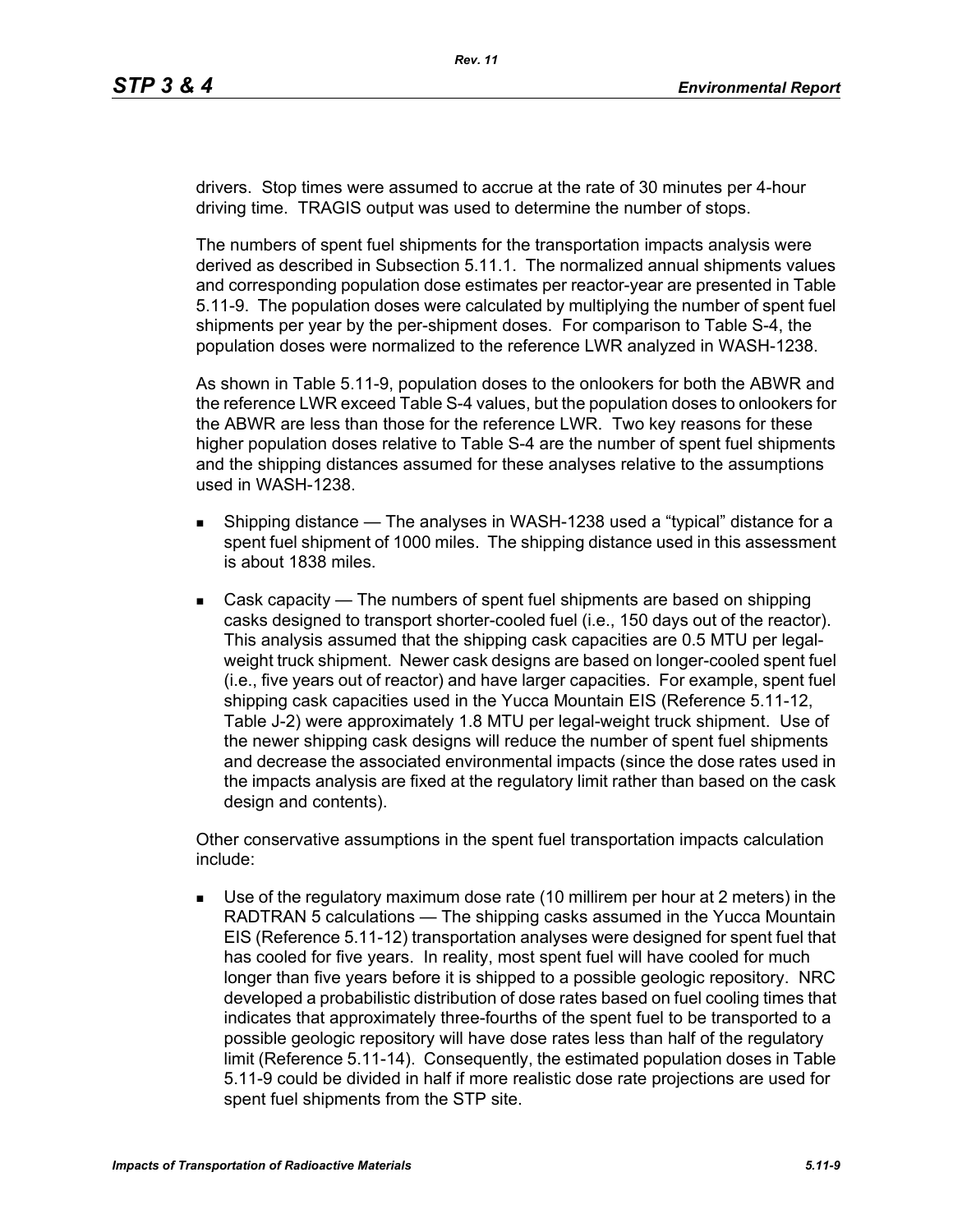*Rev. 11*

 Use of 30 minutes as the average time at a truck stop in the calculations — Many stops made for actual spent fuel shipments are short duration stops (i.e., 10 minutes) for brief visual inspections of the cargo (checking the cask tie-downs). These stops typically occur in minimally populated areas, such as an overpass or freeway ramp in an unpopulated area. Based on data for actual truck stops, NRC concluded that the assumption of a 30-minute stop for every 4 hours of driving time used to evaluate potential ESP sites will overestimate public doses at stops by at least a factor of two (Reference 5.11-6, 5.11-7, and 5.11-8). Consequently, the doses to onlookers given in Table 5.11-9 could be reduced by a factor of two to reflect more realistic truck shipping conditions.

# **5.11.2.3 Maximally Exposed Individuals Under Normal Transport Conditions**

STPNOC also considered incident-free radiation doses to maximally exposed individuals (MEIs) for fuel and waste shipments to and from the STP site. An MEI is a person who may receive the highest radiation dose from a shipment to and/or from the STP site. The radiological doses to the workers who would load casks, drive trucks, and inspect vehicles in transit would be higher than doses to individuals in the general public. Radiological protection programs would manage and limit doses to workers whose jobs would cause them to receive the greatest exposures.

Truck crew members would receive the highest radiation doses because of their proximity to the loaded shipping container for an extended period of time. It was assumed that crew member doses would be limited to two rem per year, which is the DOE administrative control level (Reference 5.11-15). DOE will take title to the spent fuel at the reactor site. Consequently, the DOE administrative control level is expected to apply to spent fuel shipments from the STP site to a disposal facility. Spent fuel represents the majority of the radioactive materials shipments to and from reactor sites, and comprises those shipments with the highest radiation dose rates as specified in 10 CFR 961. Crew doses from unirradiated fuel and radioactive waste shipments will be lower than the spent fuel shipments. STPNOC also assumed a maximally exposed individual worker on the truck crew could receive a dose as high as two rem per year for each of the 40 years of reactor operation, for a total of 80 rem for one ABWR over the 40-year license term.

The dose received by members of the public would be less than that described for the truck crew due to decreases in the exposure times, dose rates, and number of times an individual may be exposed to an offsite shipment. For example:

**Inspectors** — Radioactive shipments are inspected by federal or state vehicle inspectors at state ports of entry. DOE (Reference 5.11-12) assumed that inspectors would be exposed for one hour at a distance of one meter from the shipping containers. The dose rate at one meter is about 14 millirem per hour, assuming the dose rate from the shipping containers is 10 millirem per hour at 2 meters from the side of the transport vehicle. (This is the maximum dose rate allowed by U.S. DOT regulations.) Therefore, the dose per shipment is about 14 millirem. Based on this conservative value, the maximum annual dose to vehicle inspectors would be approximately 1900 millirem per year, assuming the same person inspects all shipments of fuel and waste to and from the reactor site in a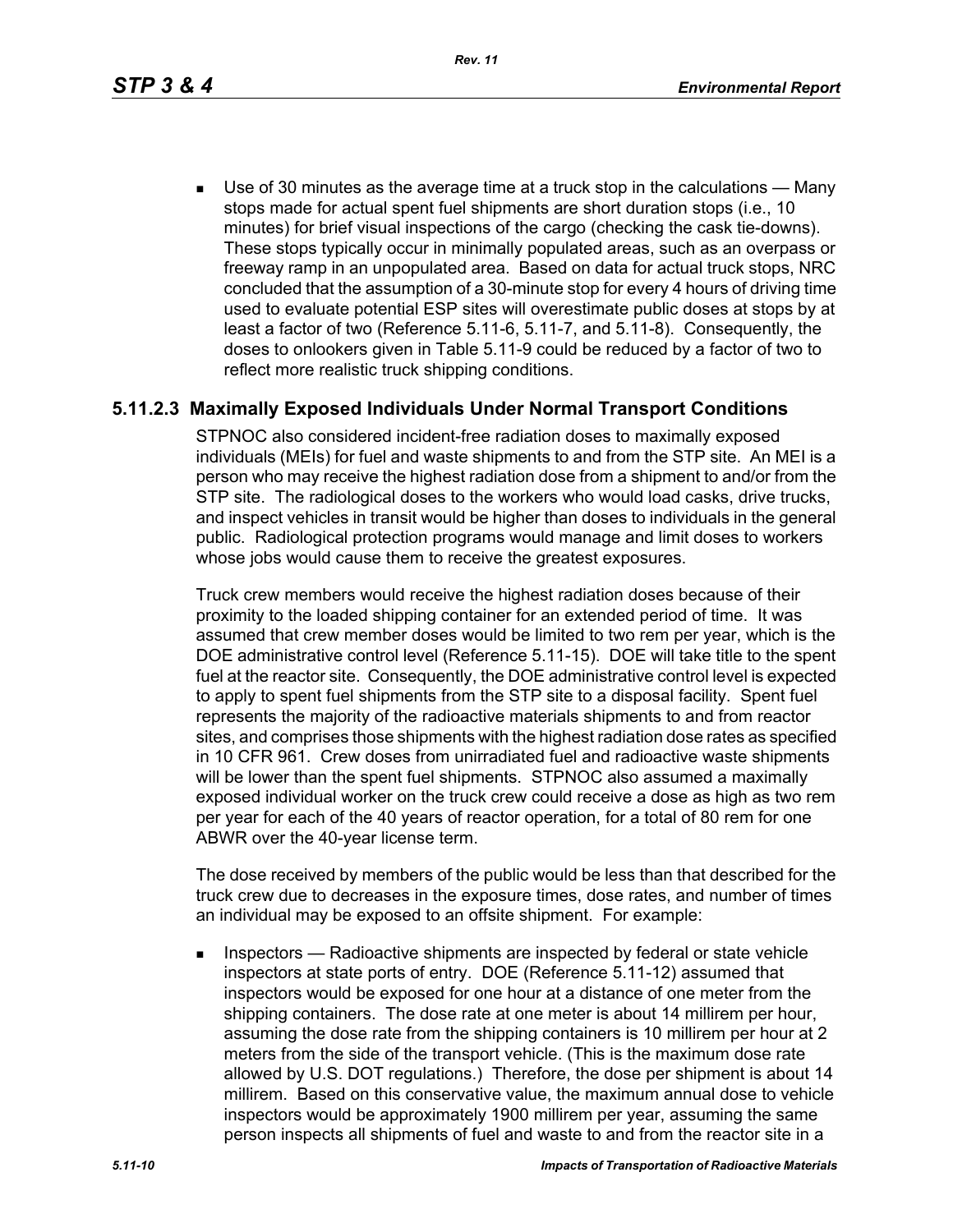year. This is less than the two rem per year DOE administrative control level on individual doses.

- Resident  $A$  resident living along the transportation route could be exposed to each shipment that passes their residence. Given the distance separating the residence from the radioactive material transport vehicle on the roadway and the short duration of each exposure, the potential radiation doses to maximally exposed residents would be much less than those of the truck crew or inspectors.
- Individual stuck in traffic Potential traffic interruptions could lead to a person being exposed to a loaded radioactive material shipment for some period of time. Because this exposure scenario would occur only one time to any individual and their exposure is relatively short (on the order of an hour), the dose to these members of the public sharing the route would be much less than those of the truck crew or inspectors.
- **Person at a truck service station An employee at a service station could be** exposed when truck shipments to and from the reactor stop. DOE (Reference 5.11-12) assumed this person could be exposed for 49 minutes at a distance of 52 feet (15.9 meters) from the loaded shipping container. This results in a dose of about 0.07 millirem per shipment for an annual dose of approximately 10 millirem, assuming that a single individual services all unirradiated fuel, spent fuel, and radioactive waste shipments to and from the site in a year. This dose is much less than those of the truck crew or inspectors.

#### **5.11.2.4 Conclusion**

STPNOC has evaluated incident-free transportation of unirradiated and spent fuel to and from the STP site, including potential impacts to MEIs. The impacts of accidentfree transportation will be SMALL and do not warrant additional mitigation.

### **5.11.2.5 References**

- 5.11-1 "Environmental Survey of Transportation of Radioactive Materials to and from Nuclear Power Plants, WASH-1238," AEC (U.S. Atomic Energy Commission), December 1972.
- 5.11-2 "Environmental Survey of Transportation of Radioactive Materials to and from Nuclear Power Plants," NUREG-75/038, Supplement 1, April 1975.
- 5.11-3 "ABWR Design Control Document, Revision 4," GE (GE Nuclear Energy) March 1997.
- 5.11-4 "Environmental Effects of Extending Fuel Burnup Above 60 GWd/MTU, NUREG/CR-6703," January 2001.
- 5.11-5 "Generic Environmental Impact Statement for License Renewal of Nuclear Plants, Section 6.3, "Transportation" and Table 9-1, "Summary of findings on NEPA issues for license renewal of nuclear power plants," NUREG-1437, Volume 1, Addendum 1," August 1999.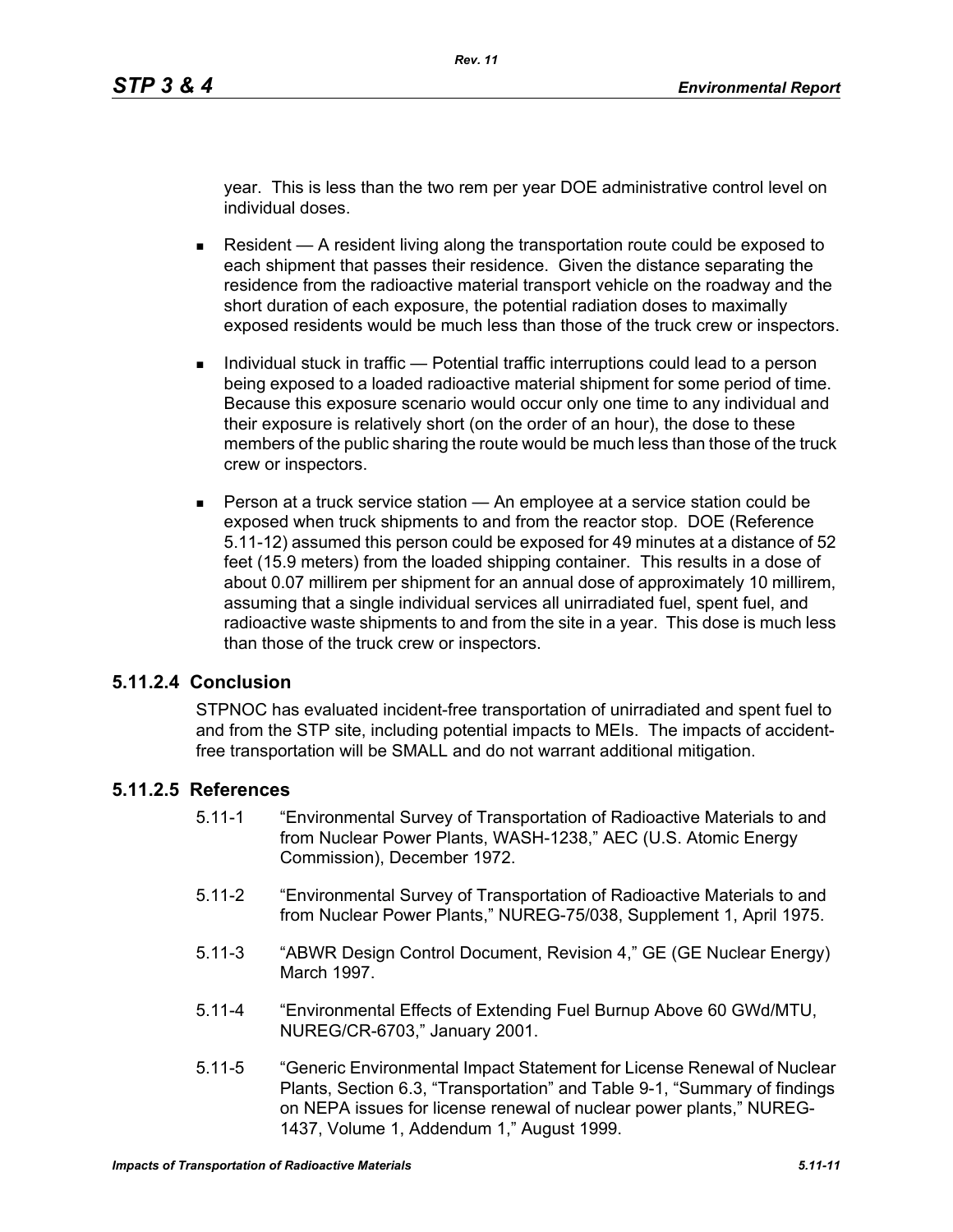- 5.11-6 "Environmental Impact Statement for an Early Site Permit (ESP) at the North Anna ESP Site, NUREG-1811," December 2006.
- 5.11-7 "Environmental Impact Statement for an Early Site Permit (ESP) at the Exelon ESP Site," NUREG-1815, July 2006.
- 5.11-8 "Environmental Impact Statement for an Early Site Permit (ESP) at the Grand Gulf ESP Site, NUREG-1817," April 2006.
- 5.11-9 "Health Risks from Exposure to Low Levels of Ionizing Radiation: BEIR VII – Phase 2," NAS (National Academy of Sciences), Committee to Assess Health Risks From Exposure to Low Levels of Ionizing Radiation, Board on Radiation Effects Research, Division of Earth and Life Studies, National Research Council, National Academy Press, 2005. Available at http://www.nap.edu/ books/030909156X/html.
- 5.11-10 "Recommendations of the International Commission on Radiological Protection, ICRP Publication 60," ICRP (International Commission on Radiological Protection), 1991.
- 5.11-11 "RADTRAN 5 User Guide. SAND2003-2354," Neuhauser, K. S., F. L. Kanipe, and R. F. Weiner, Sandia National Laboratories, 2003. Available at http://infoserve.sandia.gov/sand\_doc/2003/032354.pdf.
- 5.11-12 "Final Environmental Impact Statement for a Geologic Repository for the Disposal of Spent Nuclear Fuel and High-Level Radioactive Waste at Yucca Mountain, Nye County, Nevada, DOE/EIS-0250," DOE (U.S. Department of Energy), Office of Civilian Radioactive Waste Management, February 2002.
- 5.11-13 "Transportation Routing Analysis Geographic Information System (WebTRAGIS) User's Manual, ORNL/TM-2000/86," Johnson, P. E. and R. D. Michelhaugh, Oak Ridge National Laboratory, 2000. Available at http://www.ornl.gov/ ~webworks/cpr/v823/rpt/106749.pdf.
- 5.11-14 "Reexamination of Spent Fuel Shipment Risk Estimates," NUREG/CR-6672, Volume 1, March 2000.
- 5.11-15 "DOE Standard, Radiological Control, DOE-STD-1098-99," DOE (U.S. Department of Energy) 2005, March 2005. Available at http://www.hss.energy.gov/NuclearSafety/techstds/standard/std1098/doestd-1098-99cn1a.pdf.
- 5.11-16 "A Resource Handbook on DOE Transportation Risk Assessment, DOE/EM/NTP/HB-01," DOE (U.S. Department of Energy), Office of Environmental Management, National Transportation Program, 2002.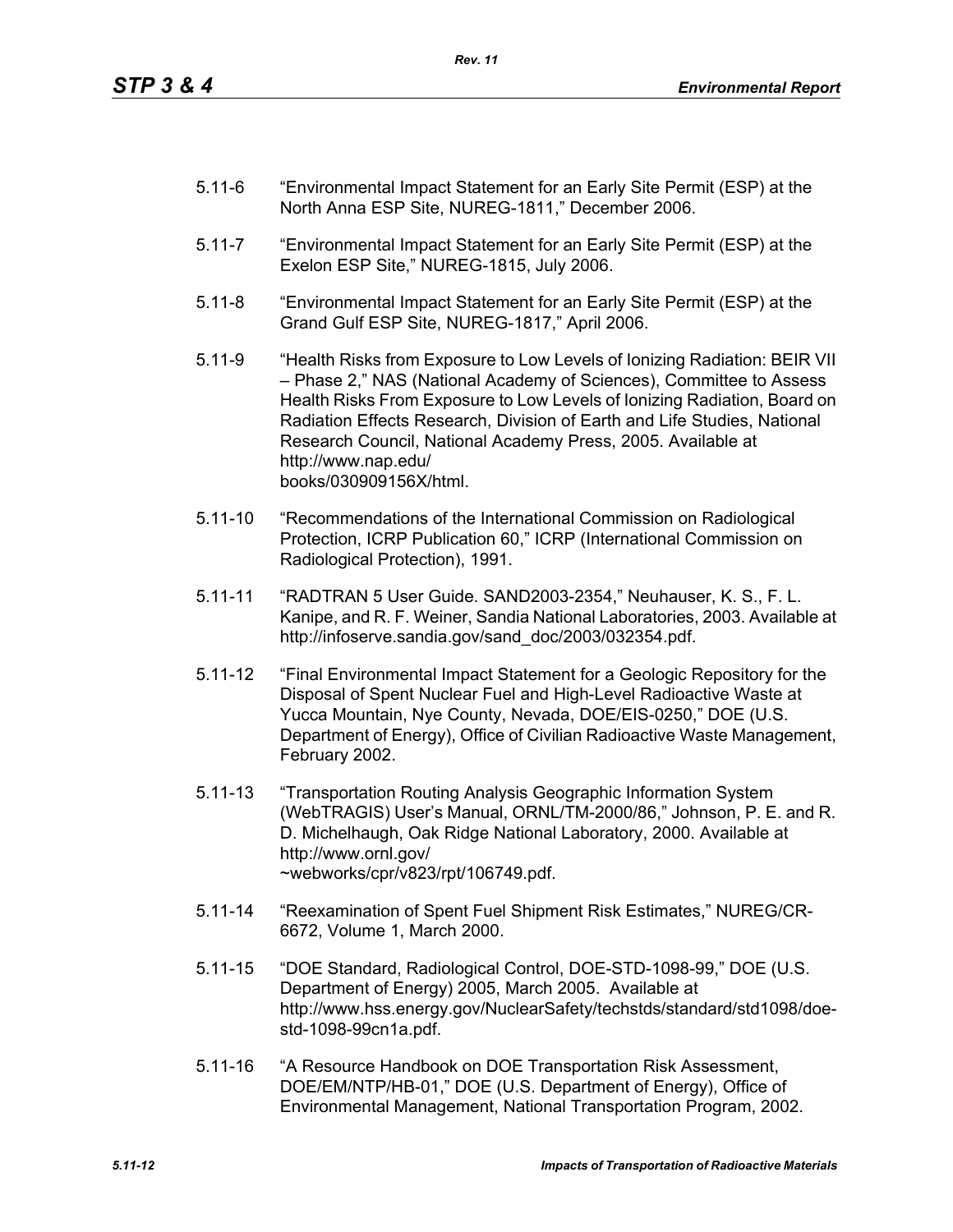### **Table 5.11-1 Summary of Environmental Impacts of Transportation of Fuel and Waste to and from One LWR, Taken from 10 CFR 51.52 Table S-4 [1]**

|                                                    | <b>Normal Conditions of Transport</b>                |                                                                                                                  |                                                                                  |                                                                                  |  |
|----------------------------------------------------|------------------------------------------------------|------------------------------------------------------------------------------------------------------------------|----------------------------------------------------------------------------------|----------------------------------------------------------------------------------|--|
|                                                    |                                                      |                                                                                                                  | <b>Environmental Impact</b>                                                      |                                                                                  |  |
| Heat (per irradiated fuel cask in transit)         |                                                      | 250,000 Btu/hr.                                                                                                  |                                                                                  |                                                                                  |  |
| Weight (governed by Federal or State restrictions) |                                                      |                                                                                                                  | 73,000 lbs. per truck; 100 tons per cask per<br>railcar.                         |                                                                                  |  |
| Traffic density:                                   |                                                      |                                                                                                                  |                                                                                  |                                                                                  |  |
| Truck                                              |                                                      |                                                                                                                  | Less than 1 per day                                                              |                                                                                  |  |
| Rail                                               |                                                      |                                                                                                                  | Less than 3 per month                                                            |                                                                                  |  |
|                                                    |                                                      |                                                                                                                  |                                                                                  |                                                                                  |  |
| <b>Exposed Population</b>                          | <b>Estimated Number of</b><br><b>Persons Exposed</b> |                                                                                                                  | <b>Range of Doses to</b><br><b>Exposed Individuals [2]</b><br>(per reactor year) | <b>Cumulative Dose to</b><br><b>Exposed Population</b><br>(per reactor year) [3] |  |
| <b>Transportation workers</b>                      |                                                      | 200                                                                                                              | 0.01 to 300 millirem                                                             | 4 man-rem                                                                        |  |
| General public:                                    |                                                      |                                                                                                                  |                                                                                  |                                                                                  |  |
| Onlookers                                          |                                                      | 1,100                                                                                                            | $0.003$ to 1.3 millirem                                                          | 3 man-rem                                                                        |  |
| Along Route                                        |                                                      | 600,000                                                                                                          | 0.0001 to 0.06 millirem                                                          |                                                                                  |  |
|                                                    |                                                      |                                                                                                                  |                                                                                  |                                                                                  |  |
|                                                    |                                                      |                                                                                                                  | <b>Accidents in Transport</b>                                                    |                                                                                  |  |
| <b>Types of Effects</b>                            |                                                      |                                                                                                                  | <b>Environmental Risk</b>                                                        |                                                                                  |  |
| Radiological effects                               |                                                      | Small [4]                                                                                                        |                                                                                  |                                                                                  |  |
| Common (nonradiological) causes<br>year.           |                                                      | 1 fatal injury in 100 reactor years; 1 nonfatal injury in<br>10 reactor years; \$475 property damage per reactor |                                                                                  |                                                                                  |  |

- [1] Data supporting this table are given in the Commission's "Environmental Survey of Transportation of Radioactive Materials to and from Nuclear Power Plants," WASH-1238, December 1972, and Supp. 1 NUREG-75/038, April 1975.
- [2] The Federal Radiation Council has recommended that the radiation doses from all sources of radiation other than natural background and medical exposures should be limited to 5000 millirem per year for individuals as a result of occupational exposure and should be limited to 500 millirem per year for individuals in the general population. The dose to individuals due to average natural background radiation is about 130 millirem per year.
- [3] Man-rem is an expression for the summation of whole body doses to individuals in a group. Thus, if each member of a population group of 1000 people were to receive a dose of 0.001 rem (1 millirem), or if 2 people were to receive a dose of 0.5 rem (500 millirem) each, the total man-rem dose in each case will be 1 man-rem.
- [4] Although the environmental risk of radiological effects stemming from transportation accidents is currently incapable of being numerically quantified, the risk remains small regardless of whether it is being applied to a single reactor or a multi-reactor site.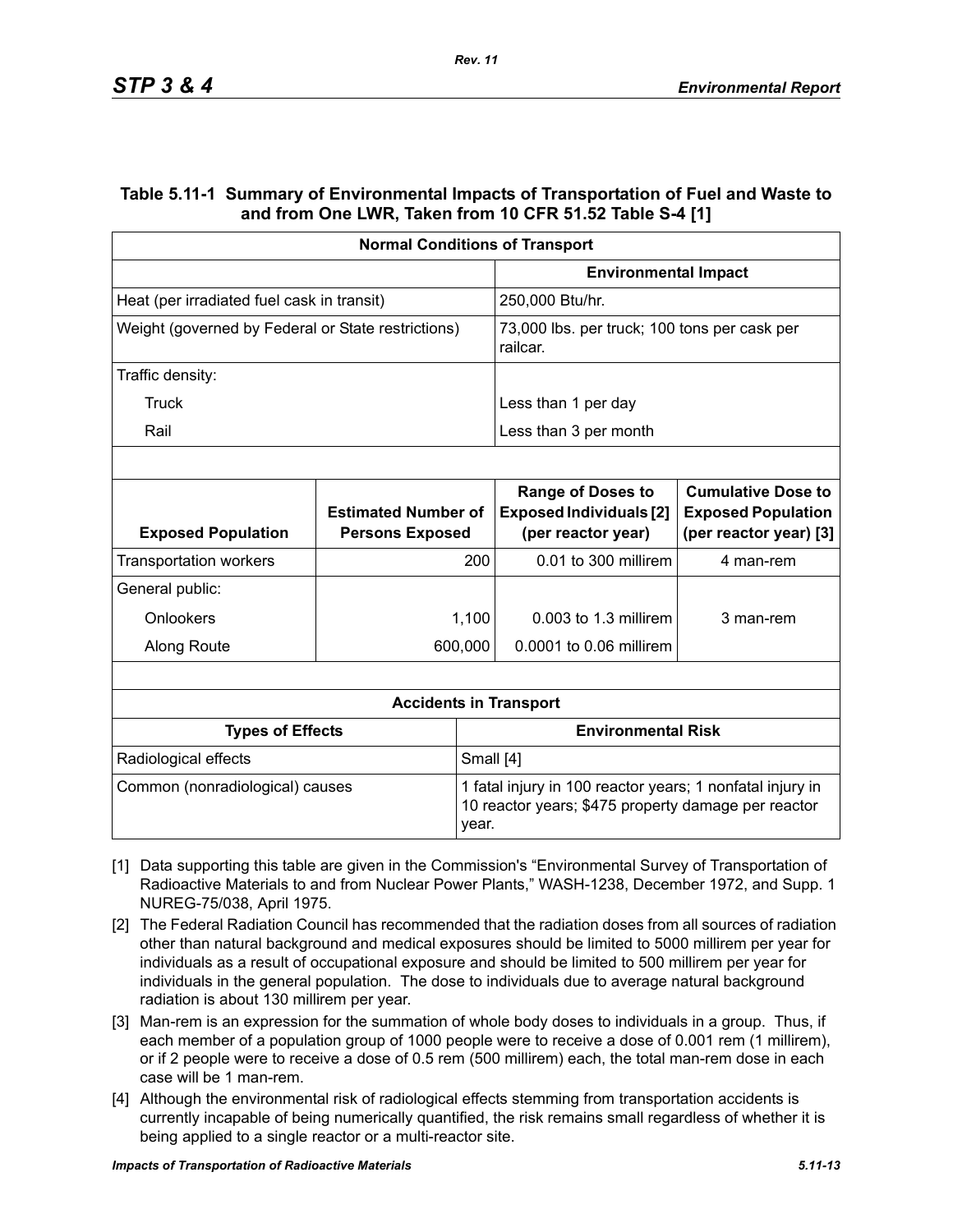| Table 5.11-2 INGHIBER OF HUCK SHIPHIERS OF OINTIGUIALED FUEL |                                     |                         |           |                                         |                           |                                                    |                                                     |
|--------------------------------------------------------------|-------------------------------------|-------------------------|-----------|-----------------------------------------|---------------------------|----------------------------------------------------|-----------------------------------------------------|
|                                                              | <b>Number of Shipments per Unit</b> |                         | Unit      |                                         |                           |                                                    |                                                     |
| <b>Reactor Type</b>                                          | <b>Initial</b><br>Core [1]          | Annual<br><b>Reload</b> | Total [2] | <b>Electric</b><br>Generation,<br>MW(e) | Capacity<br><b>Factor</b> | <b>Normalized</b><br><b>Shipments</b><br>Total [3] | <b>Normalized</b><br><b>Shipments</b><br>Annual [3] |
| Reference LWR                                                | $18^{5}$                            | 6.0                     | 252       | 1100                                    | 0.8                       | 252                                                | 6.3                                                 |
| <b>ABWR</b>                                                  | 32                                  | 8.7                     | 371       | 1300                                    | 0.95                      | 255                                                | 6.4                                                 |

**Table 5.11-2 Number of Truck Shipments of Unirradiated Fuel**

[1] Shipments of the initial core have been rounded up to the next highest whole number.

[2] Total shipments of fresh fuel over 40-year plant lifetime (i.e., initial core load plus 39 years of average annual reload quantities).

[3] Normalized to electric output for WASH-1238 reference plant (i.e., 1100 MW[e] plant at 80 percent or an electrical output of 880 MW[e]).

[4] Annual average for 40-year plant lifetime

[5] The initial core load for the reference BWR in WASH-1238 was 150 MTU, that resulted in 18 truck shipments of fresh fuel per reactor.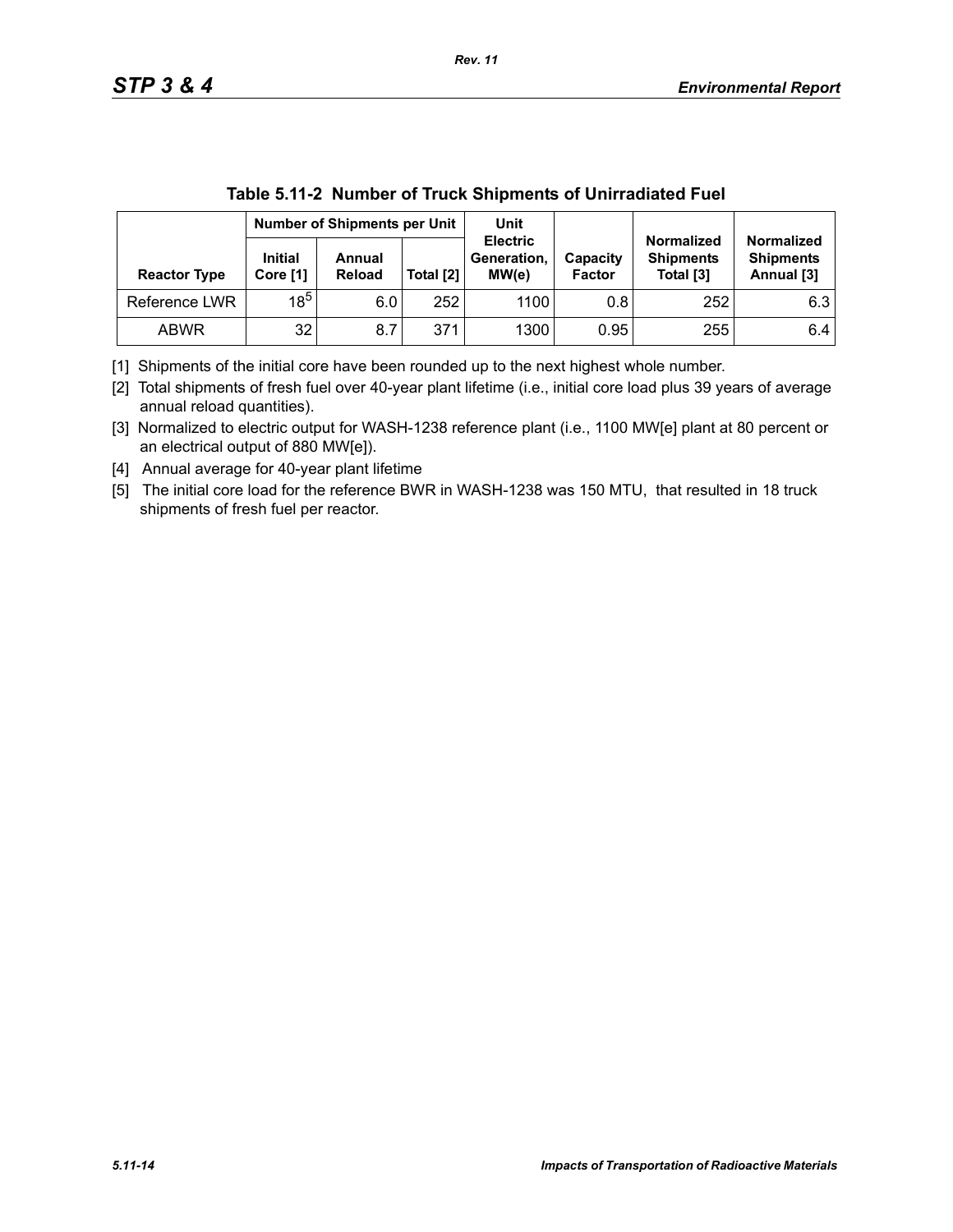| <b>Reactor Type</b> | Waste<br>Generation,<br>ft <sup>3</sup> /yr (m <sup>3</sup> /yr),<br>per unit | <b>Electrical</b><br>Output,<br>MW(e), per<br>unit | Capacity<br><b>Factor</b> | <b>Normalized</b><br>Waste<br>Generation<br>Rate, $ft^3/$<br><b>Reactor-Year</b><br>(m <sup>3</sup> /Reactor-<br>Year) [1] | <b>Normalized</b><br>Shipments/<br>Reactor-Year [2] |
|---------------------|-------------------------------------------------------------------------------|----------------------------------------------------|---------------------------|----------------------------------------------------------------------------------------------------------------------------|-----------------------------------------------------|
| Reference LWR       | 3800 (108)                                                                    | 1100                                               | 0.80                      | 3800 (108)                                                                                                                 | 46                                                  |
| <b>ABWR</b>         | 3500 (99)                                                                     | 1300                                               | 0.95                      | 2400 (68)                                                                                                                  | 30                                                  |

#### **Table 5.11-3 Number of Radioactive Waste Shipments**

*Rev. 11*

[1] Annual waste generation rates normalized to equivalent electrical output of 880 MWe for reference LWR analyzed in WASH-1238.

[2] The number of shipments was calculated assuming the average waste shipment capacity of 82.6 ft3 per shipment (3800 ft3/yr divided by 46 shipments/yr) used in WASH-1238.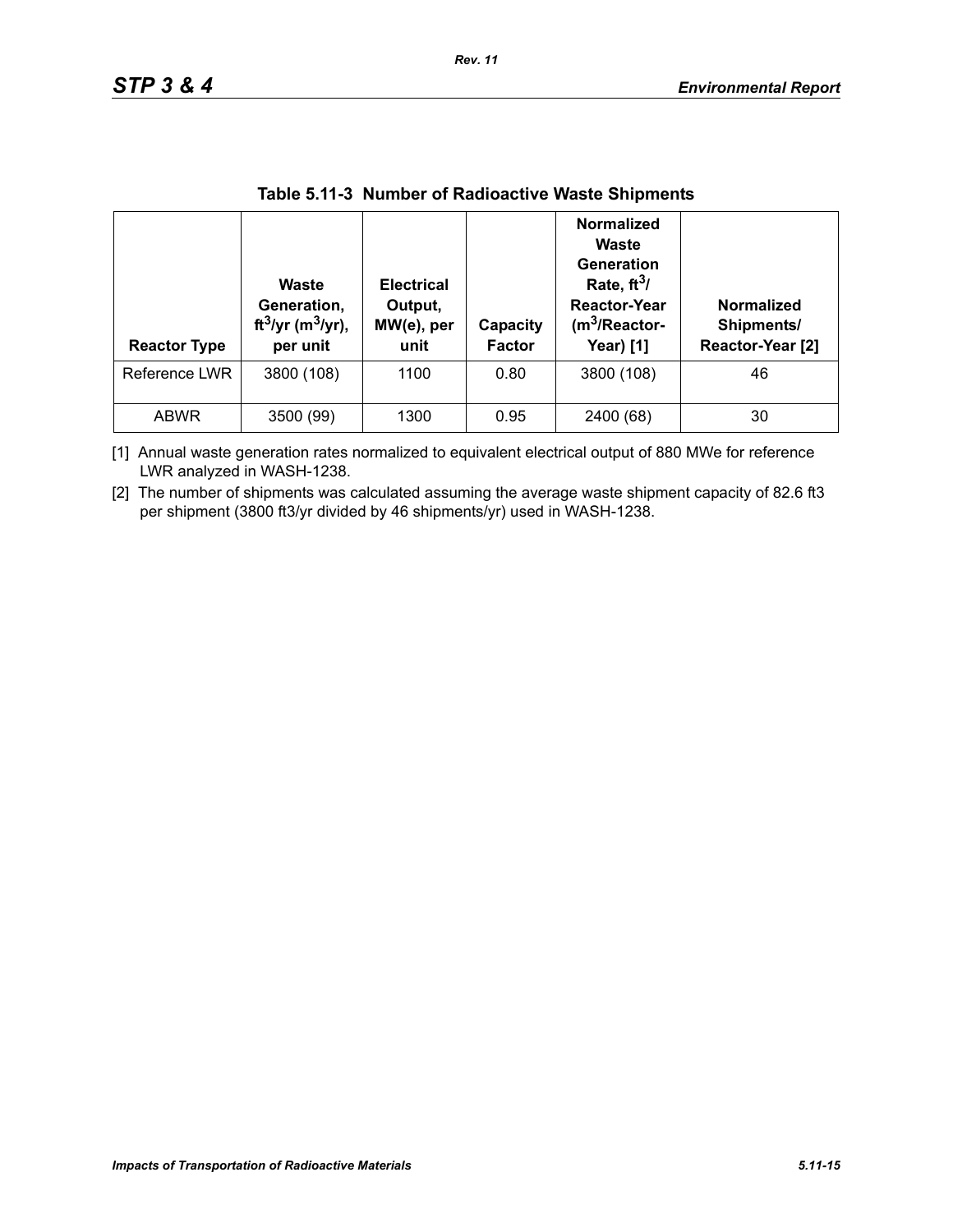| <b>Characteristic</b>                         | <b>Table S-4 Condition</b>                                                                        | <b>ABWR</b>                                       |  |  |  |  |
|-----------------------------------------------|---------------------------------------------------------------------------------------------------|---------------------------------------------------|--|--|--|--|
| Thermal Power Rating (MWt)                    | not exceeding 3800 per reactor                                                                    | 3926                                              |  |  |  |  |
| Fuel Form                                     | sintered UO2 pellets                                                                              | sintered UO2 pellets                              |  |  |  |  |
| U235 Enrichment (%)                           | Not exceeding 4                                                                                   | Initial Core Average: 2.2;<br>Reload Average: 3.2 |  |  |  |  |
| Fuel Rod Cladding                             | Zircaloy rods; NRC has also accepted<br>ZIRLO <sup>™</sup> per 10 CFR 50.46                       | Zircaloy-2                                        |  |  |  |  |
| Average burnup (MWd/MTU)                      | Not exceeding 33,000                                                                              | 32,300                                            |  |  |  |  |
|                                               | <b>Unirradiated Fuel</b>                                                                          |                                                   |  |  |  |  |
| <b>Transport Mode</b>                         | truck                                                                                             | truck                                             |  |  |  |  |
| No. of shipments for initial core loading [1] | No comparison                                                                                     | 32                                                |  |  |  |  |
| No. of reload shipments per year [1]          | No comparison                                                                                     | 8.7                                               |  |  |  |  |
| <b>Irradiated Fuel</b>                        |                                                                                                   |                                                   |  |  |  |  |
| Transport mode                                | truck, rail or barge                                                                              | truck, rail                                       |  |  |  |  |
| Decay time prior to shipment                  | Not less than 90 days is a condition for<br>use of Table S-4; 5 years is per<br>contract with DOE | Minimum 5 years                                   |  |  |  |  |
| No. of spent fuel shipments by truck [1]      | No comparison                                                                                     | 85 per year                                       |  |  |  |  |
| No. of spent fuel shipments by rail           | No comparison                                                                                     | not analyzed                                      |  |  |  |  |
|                                               | <b>Radioactive Waste</b>                                                                          |                                                   |  |  |  |  |
| Transport mode                                | truck or rail                                                                                     | truck                                             |  |  |  |  |
| Waste form                                    | solid                                                                                             | solid                                             |  |  |  |  |
| Packaged                                      | yes                                                                                               | yes                                               |  |  |  |  |
| No. of waste shipments by truck <sup>1</sup>  | No comparison                                                                                     | 43 per year                                       |  |  |  |  |
|                                               | <b>Traffic Density</b>                                                                            |                                                   |  |  |  |  |
| Trucks per day [2]<br>(normalized total)      | Less than 1                                                                                       | Less than 1<br>(96 per year)                      |  |  |  |  |
| Rail cars per month                           | Less than 3                                                                                       | not analyzed                                      |  |  |  |  |

#### **Table 5.11-4 ABWR Comparisons to Table S-4 Reference Conditions**

[1] Table provides the total numbers of truck shipments of fuel and waste for the ABWR. These values are then normalized based on electric output and summed for comparison to the traffic density condition in Table S-4.

[2] Total truck shipments per year calculated after normalization of estimated fuel and waste shipments for equivalent electrical output to the reference reactor analyzed in WASH-1238.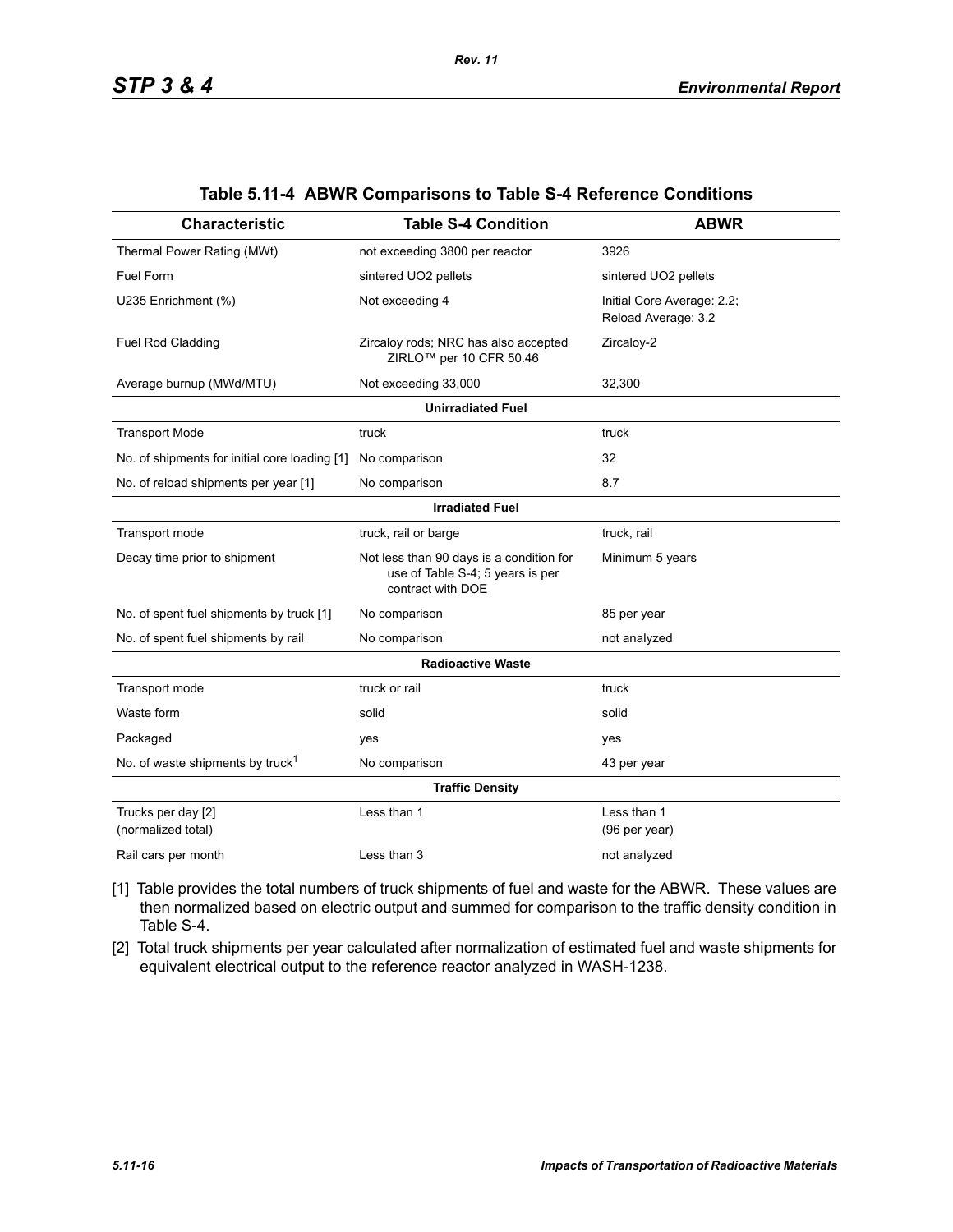| <b>Parameter</b>                                                                  | <b>RADTRAN 5 Input Value</b> |
|-----------------------------------------------------------------------------------|------------------------------|
| Shipping distance, miles [1] (km)                                                 | 2,000 (3,218)                |
| Travel Fraction - Rural                                                           | 0.90                         |
| Travel Fraction - Suburban                                                        | 0.05                         |
| Travel Fraction - Urban                                                           | 0.05                         |
| Population Density – Rural, persons/mi <sup>2</sup> (persons/km <sup>2</sup> )    | 25.9(67)                     |
| Population Density - Suburban, persons/mi <sup>2</sup> (persons/km <sup>2</sup> ) | 904 (2,341)                  |
| Population Density - Urban, persons/mi <sup>2</sup> (persons/km <sup>2</sup> )    | 5850 (15,152)                |
| Vehicle speed - Rural, miles/hr (km/hr)                                           | 55 (89)                      |
| Vehicle speed - Suburban, miles/hr (km/hr)                                        | 55 (89)                      |
| Vehicle speed - Urban, miles/hr (km/hr)                                           | 55 (89)                      |
| Traffic count - Rural, vehicles/hr                                                | 530                          |
| Traffic count – Suburban, vehicles/hr                                             | 760                          |
| Traffic count – Urban, vehicles/hr                                                | 2,400                        |
| Dose rate at 1 meter from vehicle, mrem/hr                                        | 0.1                          |
| Packaging length, ft (m)                                                          | 22(6.7)                      |
| Number of truck crew                                                              | 2                            |
| Stop time, hr/trip                                                                | 4.5                          |
| Population density at stops, persons/mi <sup>2</sup> (persons/km <sup>2</sup> )   | 166,500 (431,235)            |

### **Table 5.11-5 RADTRAN 5 Input Parameters for NRC Analysis of Unirradiated Fuel Shipments**

Source: Reference 5.11-1.

[1] WASH-1238 had a range of shipping distances between 25 and 3000 miles for unirradiated fuel shipments. A 2000-mile "average" shipping distance was used in NRC analyses of ESP sites in Reference 5.11-6, 5.11-7, 5.11-8.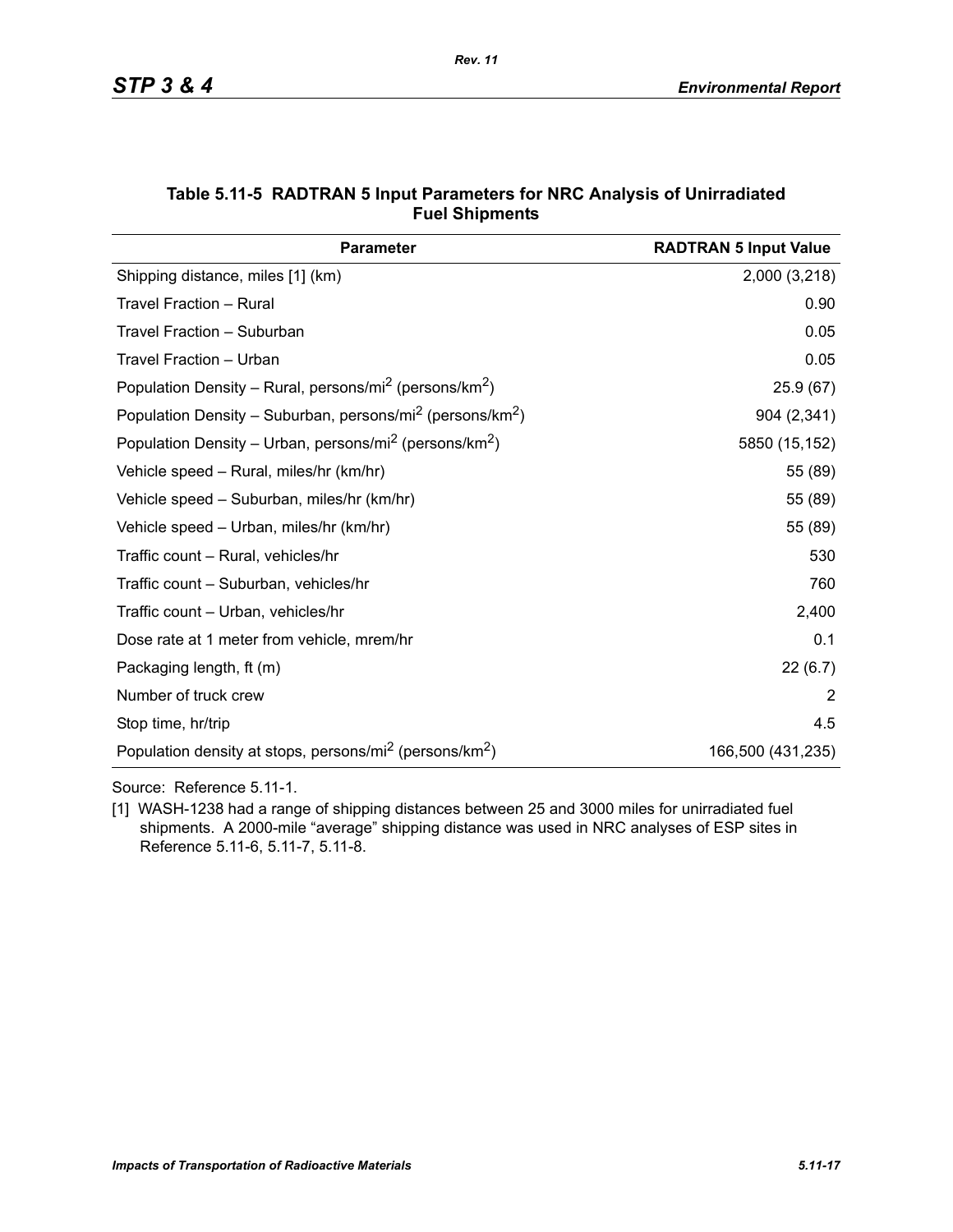|                                         |                                                                | <b>Cumulative Annual Dose,</b><br>person-rem per reference reactor year |                                      |                                        |  |
|-----------------------------------------|----------------------------------------------------------------|-------------------------------------------------------------------------|--------------------------------------|----------------------------------------|--|
| <b>Reactor Type</b>                     | <b>Normalized</b><br><b>Average Annual</b><br><b>Shipments</b> | Transport<br><b>Workers</b>                                             | <b>General Public -</b><br>onlookers | <b>General Public -</b><br>along route |  |
| Reference LWR<br>(WASH-1238)            | 6.3                                                            | 0.011                                                                   | 0.042                                | 0.0010                                 |  |
| <b>ABWR</b>                             | 6.4                                                            | 0.011                                                                   | 0.042                                | 0.0010                                 |  |
| 10 CFR 51.52 Table<br>S-4 condition [1] | 365<br>per day)<br>(<1                                         | 4                                                                       | 3                                    | 3                                      |  |

### **Table 5.11-6 Radiological Impacts of Transporting Unirradiated Fuel to the STP Site by Truck**

[1] Table S-4 conditions apply to all types of radioactive material transportation. The impacts of unirradiated fuel shipments constitute a small fraction of the overall cumulative annual dose limit.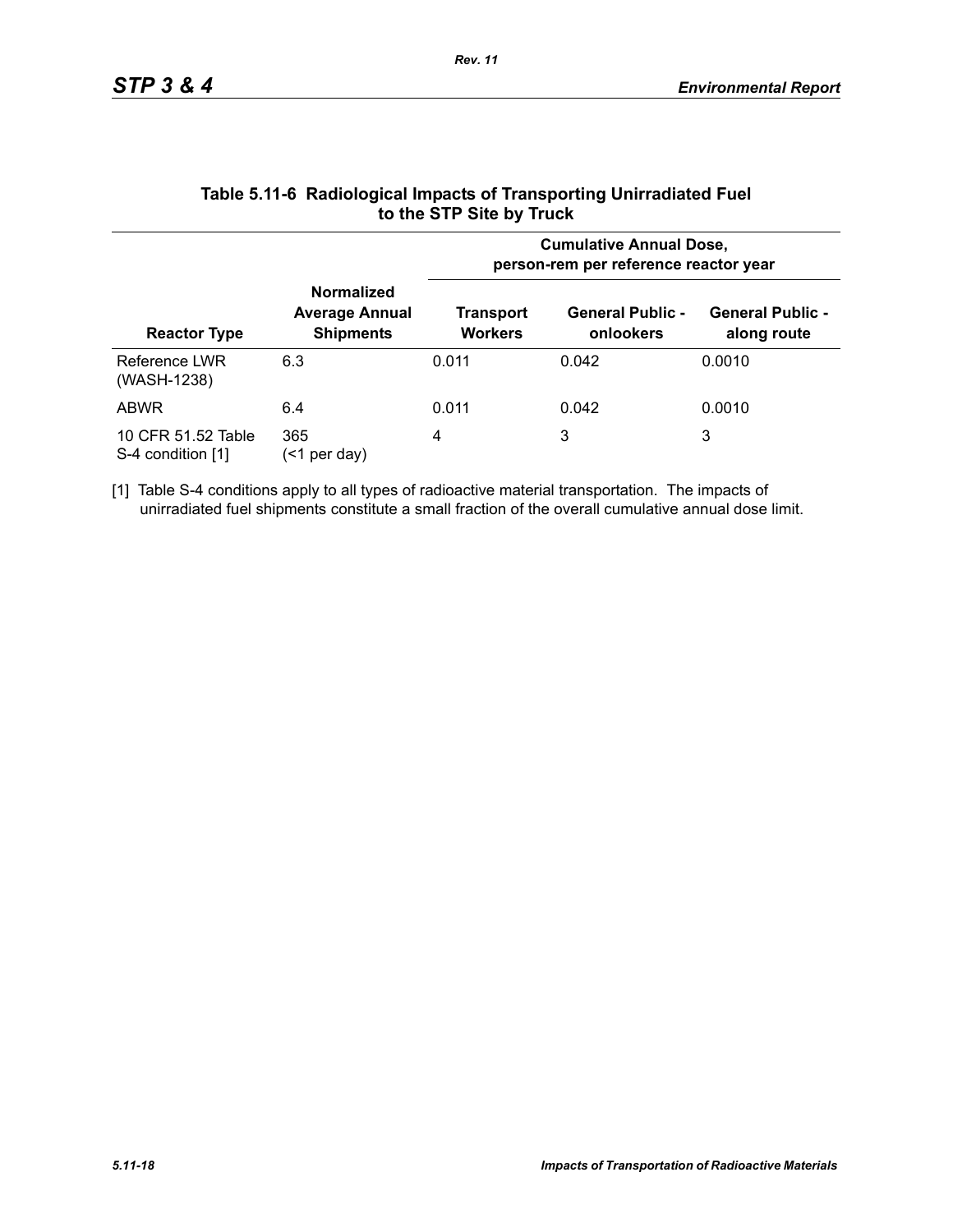| <b>RADTRAN 5 input</b>                                                          |                                    |                                                                                                                                                                           |  |  |  |
|---------------------------------------------------------------------------------|------------------------------------|---------------------------------------------------------------------------------------------------------------------------------------------------------------------------|--|--|--|
| <b>Parameter</b>                                                                | value                              | Source                                                                                                                                                                    |  |  |  |
| Vehicle speed - Rural (miles/hr)                                                | 55                                 | Based on average speed in rural areas                                                                                                                                     |  |  |  |
| Vehicle speed - Suburban (miles/hr)                                             | 55                                 | given in Reference 5.11-16. Because<br>most travel is on interstate highways, the                                                                                         |  |  |  |
| Vehicle speed - Urban (miles/hr)                                                | 55                                 | same vehicle speed is assumed in rural,<br>suburban, and urban areas. No speed<br>reductions were assumed for travel at<br>rush hour.                                     |  |  |  |
| Traffic count - Rural (vehicles/hr)                                             | 530                                | Reference 5.11-16                                                                                                                                                         |  |  |  |
| Traffic count - Suburban (vehicles/hr)                                          | 760                                | Reference 5.11-16                                                                                                                                                         |  |  |  |
| Traffic count - Urban (vehicles/hr)                                             | 2400                               | Reference 5.11-16                                                                                                                                                         |  |  |  |
| Dose rate at 1 m from vehicle (mrem/hr) 13                                      |                                    | Approximate rate at 1 m that is<br>equivalent to maximum dose rate<br>allowed by Federal regulations (i.e., 10<br>mrem/hr at 2 m from the side of a<br>transport vehicle) |  |  |  |
| Packaging dimensions, m                                                         | Length = $5.2$<br>Diameter = $1.0$ | Reference 5.11-12                                                                                                                                                         |  |  |  |
| Number of truck crew                                                            | 2                                  | Reference 5.11-16                                                                                                                                                         |  |  |  |
| Stop time (hr/trip)                                                             | $\overline{\mathbf{4}}$            | Route specific                                                                                                                                                            |  |  |  |
| Population density at Stops<br>(person/km <sup>2</sup> )                        | 30,000                             | Reference 5.11-14                                                                                                                                                         |  |  |  |
| Min/Max Radii of Annular Area<br>Surrounding Vehicle at Stops (m)               | 1 to 10                            | Reference 5.11-14                                                                                                                                                         |  |  |  |
| Shielding Factor Applied to Annular<br>Area Surrounding Vehicle at Stops        | 1 (no shielding)                   | Reference 5.11-14                                                                                                                                                         |  |  |  |
| <b>Population Density Surrounding Truck</b><br>Stops (persons/km <sup>2</sup> ) | 340                                | Reference 5.11-14                                                                                                                                                         |  |  |  |
| Min/Max Radii of Annular Area<br>Surrounding Truck Stop (m)                     | 10 to 800                          | Reference 5.11-14                                                                                                                                                         |  |  |  |
| Shielding Factor Applied to Annular<br>Area Surrounding Truck Stop              | 0.2                                | Reference 5.11-14                                                                                                                                                         |  |  |  |

|  |  | Table 5.11-7 RADTRAN 5 Incident-free Exposure Parameters |  |  |
|--|--|----------------------------------------------------------|--|--|
|--|--|----------------------------------------------------------|--|--|